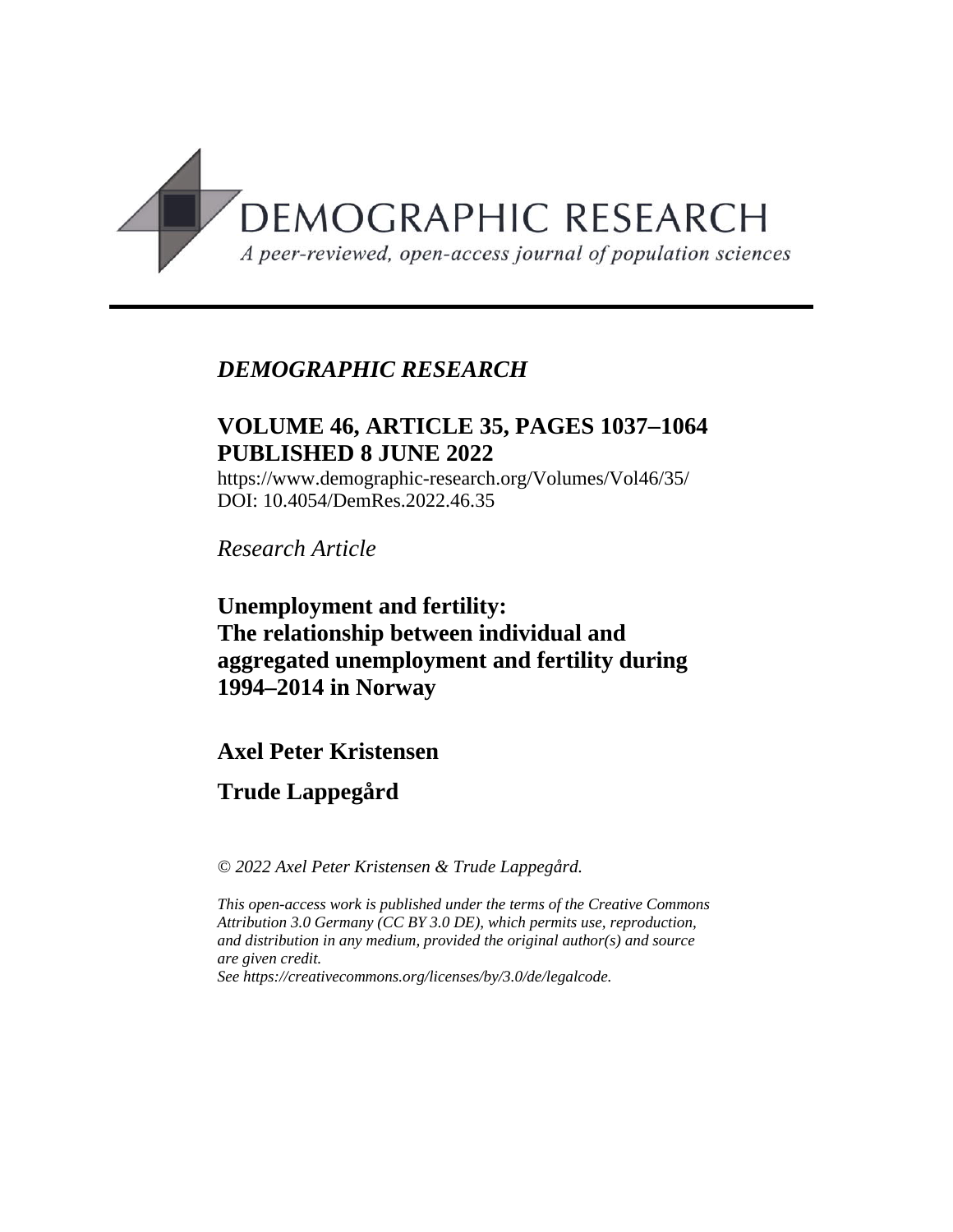# **Contents**

| $\mathbf{1}$                        | Introduction                                                                                                                                                                                                 | 1038                         |
|-------------------------------------|--------------------------------------------------------------------------------------------------------------------------------------------------------------------------------------------------------------|------------------------------|
| 2                                   | The Norwegian context                                                                                                                                                                                        | 1039                         |
| 3                                   | Literature review                                                                                                                                                                                            | 1041                         |
| $\overline{4}$<br>4.1<br>4.2<br>4.3 | Theoretical considerations<br>Links between individual unemployment and fertility<br>Links between aggregate unemployment and fertility<br>Changes in the links between unemployment and fertility over time | 1043<br>1043<br>1044<br>1045 |
| 5<br>5.1<br>5.2                     | Data and methods<br>Variable description<br>Method                                                                                                                                                           | 1046<br>1047<br>1050         |
| 6<br>6.1<br>6.2<br>6.3              | Results<br>Main findings<br>Changes over time<br>Sensitivity tests                                                                                                                                           | 1051<br>1051<br>1052<br>1055 |
| 7                                   | Discussion                                                                                                                                                                                                   | 1056                         |
| 8                                   | Acknowledgments                                                                                                                                                                                              | 1060                         |
|                                     | References                                                                                                                                                                                                   | 1061                         |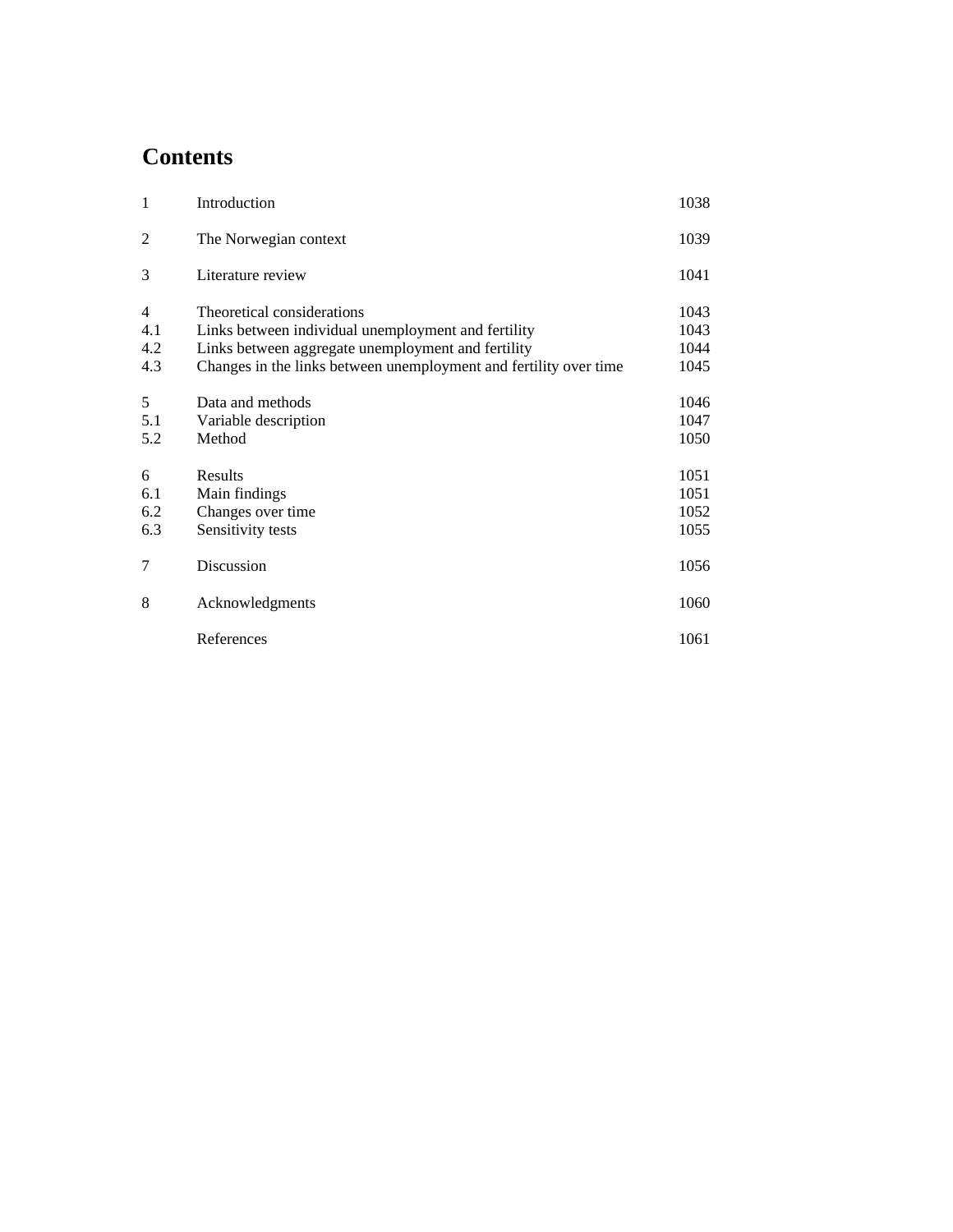# **Unemployment and fertility: The relationship between individual and aggregated unemployment and fertility during 1994–2014 in Norway**

**Axel Peter Kristensen[1](#page-2-0)**

**Trude Lappegård[2](#page-2-1)**

# **Abstract**

## **BACKGROUND**

Studies on the unemployment–fertility relationship show divergent and inconclusive findings.

## **OBJECTIVE**

We aim to investigate the unemployment–fertility relationship by focusing on multiple dimensions of unemployment across 21 years.

## **METHODS**

Using register data covering the Norwegian population in the period 1994–2014, we apply discrete-time event history analysis to estimate the relative risk of first and higherorder births for men and women by their employment situation and local unemployment levels.

## **RESULTS**

There is a negative association between individual unemployment and the risk of birth for childless women, childless men, and fathers. For mothers, the association is positive. The negative association is present among childless men and childless women across the included time period of the study, whereas for mothers and fathers it disappeared over time. There is a negative association between municipal unemployment rates and higherorder births, but not first births. A positive association was found in the 1990s for childless men and childless women, but at the turn of the millennium the association became slightly negative. For mothers and fathers, the negative association remains over time but grows weaker and less clear. Our findings also show that individual unemployment matters more for people's fertility behavior than aggregated

<span id="page-2-0"></span><sup>&</sup>lt;sup>1</sup> Department of Sociology and Human Geography, University of Oslo, Norway. Email: [a.p.kristensen@sosgeo.uio.no](mailto:a.p.kristensen@sosgeo.uio.no).

<span id="page-2-1"></span><sup>&</sup>lt;sup>2</sup> Department of Sociology and Human Geography, University of Oslo, Norway. Email: [trude.lappegard@sosgeo.uio.no](mailto:trude.lappegard@sosgeo.uio.no).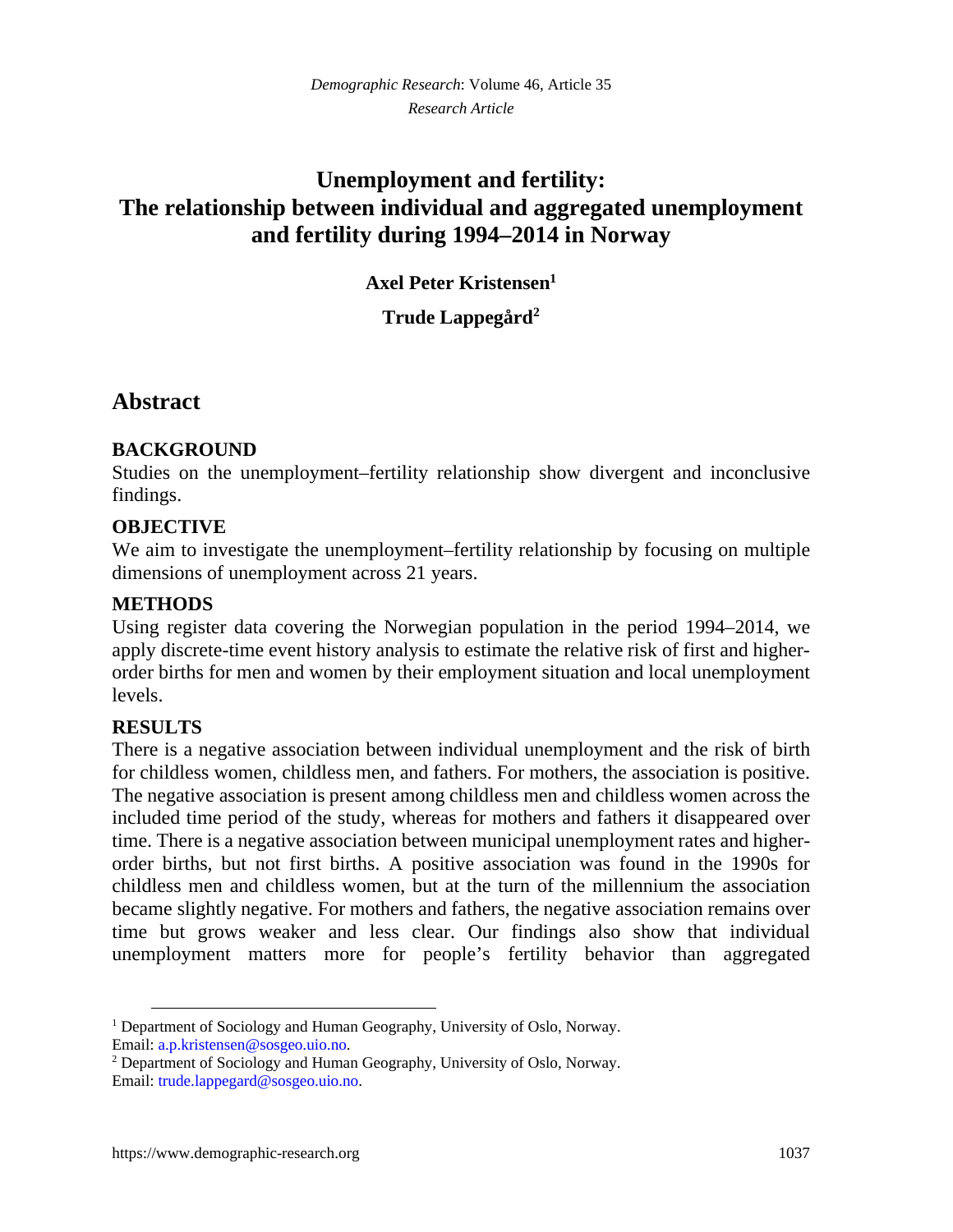unemployment and that it matters more for childless individuals' childbearing decisions than for parents'.

### **CONTRIBUTION**

By investigating the unemployment–fertility relationship using different unemployment measures and a gender perspective, this paper extends our understanding of contemporary fertility dynamics while also checking for potential changes in this relationship across time.

# **1. Introduction**

Low fertility is a concern in modern societies. With many countries experiencing increasing economic uncertainty, more attention has been given to the unemployment– fertility relationship. So far, the findings have been divergent and inconclusive.

Among men, the unemployment–fertility relationship is mainly negative (Busetta, Mendola, and Vignoli 2019; Kravdal 2002; Neels, Theunynck, and Wood 2013; Pailhé and Solaz 2012), but some findings show a positive association (Inanc 2015). Among women, a positive unemployment–fertility relationship has frequently been observed (Adserà 2011; Busetta, Mendola, and Vignoli 2019; González and Jurado-Guerrero 2006; Schmitt 2012), in addition to more ambiguous results that are both nonsignificant and negative (Comolli et al. 2020; Gutiérrez-Domènech 2008; Kravdal 2002; Özcan, Mayer, and Luedicke 2010). These findings underline the necessity of a gender perspective when studying the relationship between unemployment and fertility because the employment situation of men and women may influence fertility decisions differently.

Three main sources of variation across empirical studies might lead to inconclusive or weak empirical evidence for the unemployment–fertility nexus: the measure of unemployment, the sample under study, and the period of the study. First, unemployment can be measured at either the aggregate or the individual level, but both measurements are rarely included in the same study. When using only one of the measures the effect of unemployment may be reflecting a combined effect of the two. When jointly considered, the effect will be separated and give a clearer insight into the importance of both individual unemployment status and the effect of exposure to general unemployment levels. A second complication in the analysis of unemployment and fertility is that the ramifications of unemployment might depend on individuals' current life-course stage or socioeconomic position. Small samples make it difficult to account for this, reducing the potential for studying fine-tuned group-specific differences in behavior (Kreyenfeld and Andersson 2014). Finally, varying results could emerge from studies investigating the unemployment–fertility relationship in different time periods. The influence of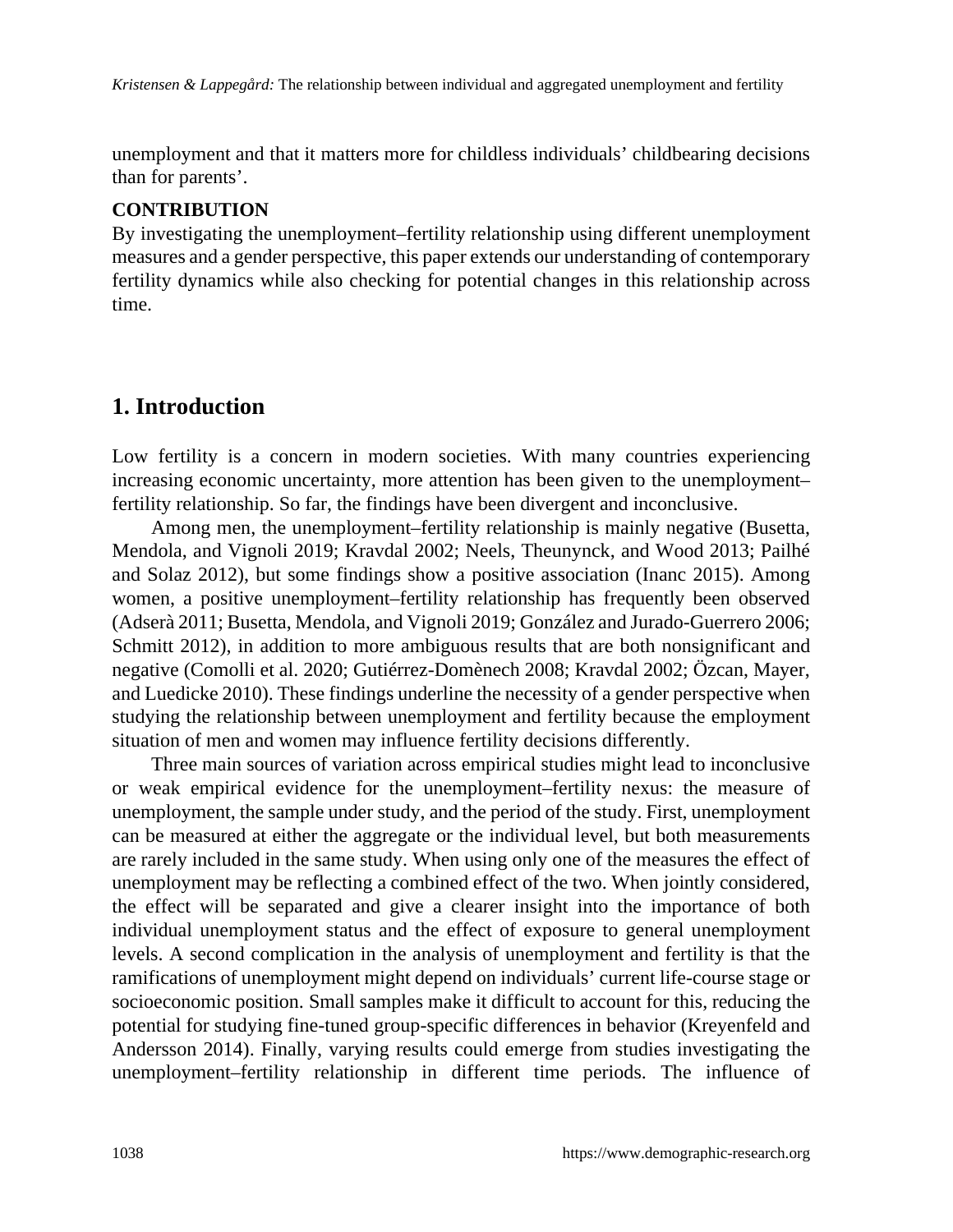unemployment on individual fertility is unlikely to be fixed and may change over time. However, investigating the relationship between both individual and aggregated unemployment and individual fertility over time is data-demanding and such studies are few and far between.

In seeking to cope with these issues and provide fresh insight into the relationship between unemployment and fertility, this study focuses on multiple dimensions of unemployment and makes use of administrative register data that covers the whole resident population of Norway in the period 1994 to 2014. More specifically, we investigate how both individual and aggregated unemployment impact the risk of birth.

In all our analyses we distinguish between men and women and between individuals with and without children. We investigate men and women separately, but we acknowledge that both partners' economic situation (including unemployment) influences the couple's fertility decisions. However, our data does not include information on the partners' economic situation.

A similar study on Norwegian data was carried out by Kravdal (2002), covering the period from 1992 to 1998. Our study differs from that study by covering a longer period and including a fixed-effect procedure that controls for unobserved characteristics of the municipalities that people live in, which may influence the unemployment–fertility relationship. In so doing, our study distinguishes two important dimensions of unemployment: individual unemployment, which refers to whether an individual is registered as unemployed or not, and aggregated unemployment, which refers to unemployment levels at the municipal level.

# **2. The Norwegian context**

Fertility levels in Norway were among the highest in Europe during the period covered in this study. However, although the total fertility rate was relatively high and stable during the 1990s and 2000s, it decreased annually after 2010 (see Figure 1). When compared with other Western countries, national levels of unemployment in Norway over the last 30 years have been relatively low and stable, but with some variation (ranging from 5.4% in 1994 to 2.5% in 2007 and 3.6% in 2014 among individuals aged 15–74 years) (Statistics Norway 2020).

People are eligible for unemployment benefits if their income from work in the previous year or over the last 3 years was above a specified minimum, and their working hours were reduced by at least 40%. This means that people eligible for unemployment benefits may be either fully or partly unemployed. People are also eligible for benefits while temporarily dismissed by their employer. Those receiving unemployment benefits must actively look for work using an activity plan controlled by the unemployment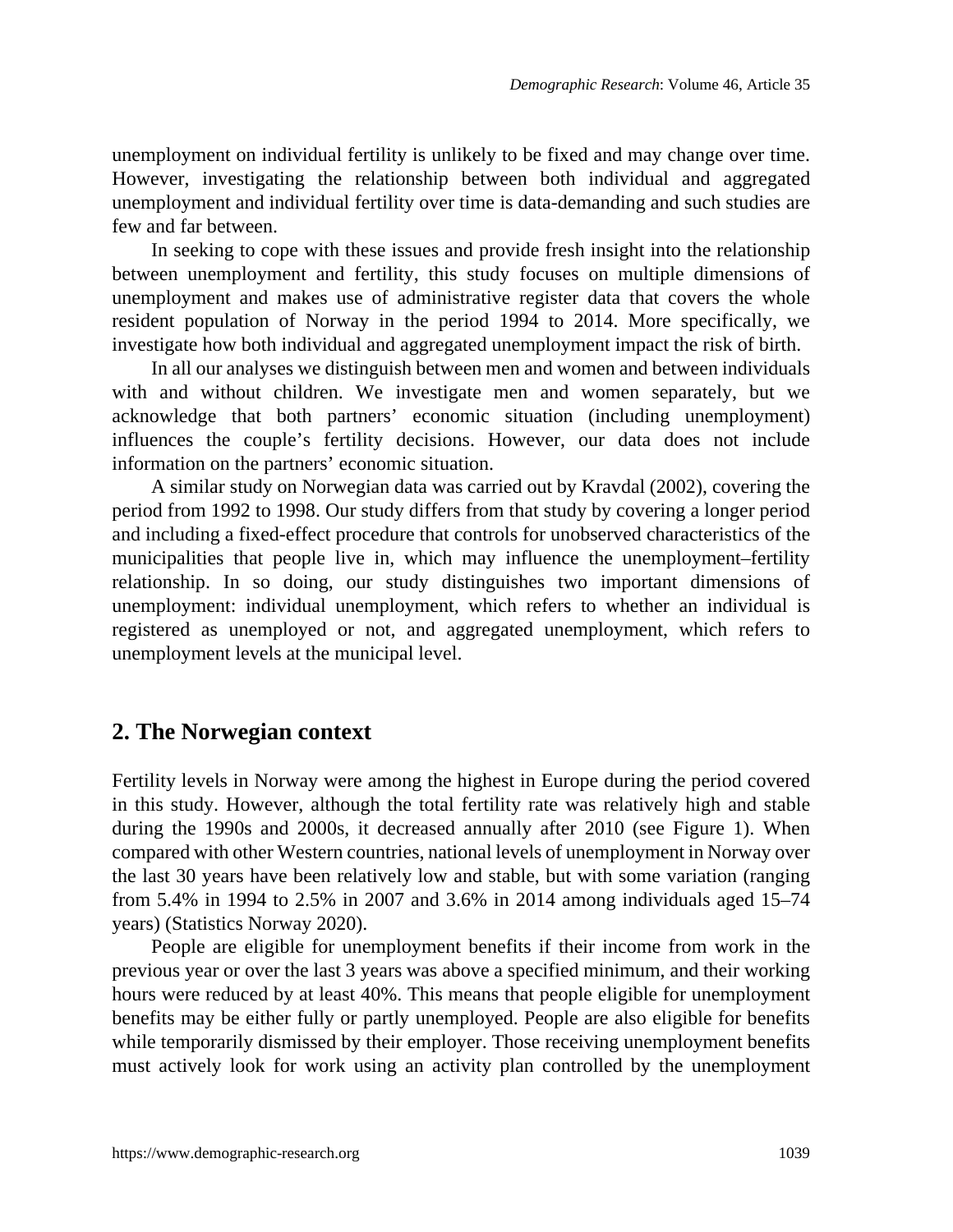agency. Unemployed individuals must be willing to take on any job offered to them or take part in courses aimed at assisting the unemployed. The unemployment benefit equals about 60% of an individual's previous income and parents of minor children receive an extra fixed sum. The unemployed are entitled to these benefits over a period of 104 weeks maximum (2 years). These regulations remained the same during the period of our study.

## **Figure 1: Total fertility rate and percentage of the unemployed male labor force, Norway 1994–2014**



*Source*: Statistics Norway: Total fertility rate: [www.ssb.no/en/statbank/table/04](http://www.ssb.no/en/statbank/table/08517)232; Male unemployment; [www.ssb.no/en/statbank/](http://www.ssb.no/en/statbank/table/08517) [table/08517](http://www.ssb.no/en/statbank/table/08517).

In Norway, there are strong incentives for being employed before having children because the welfare system provides more generous economic benefits to employed parental leave takers. Since 1993 parents can take approximately a year of paid leave with 100% wage compensation up to a relatively high fixed ceiling. One part of this period is reserved for the mother, a second for the father, in the sense that it cannot be transferred to the other parent, and a third is divided as per their choosing. The length of assigned leave for mothers and fathers increased during the period of our study. To receive the benefit, parents are required to have been employed for at least 6 out of the 10 months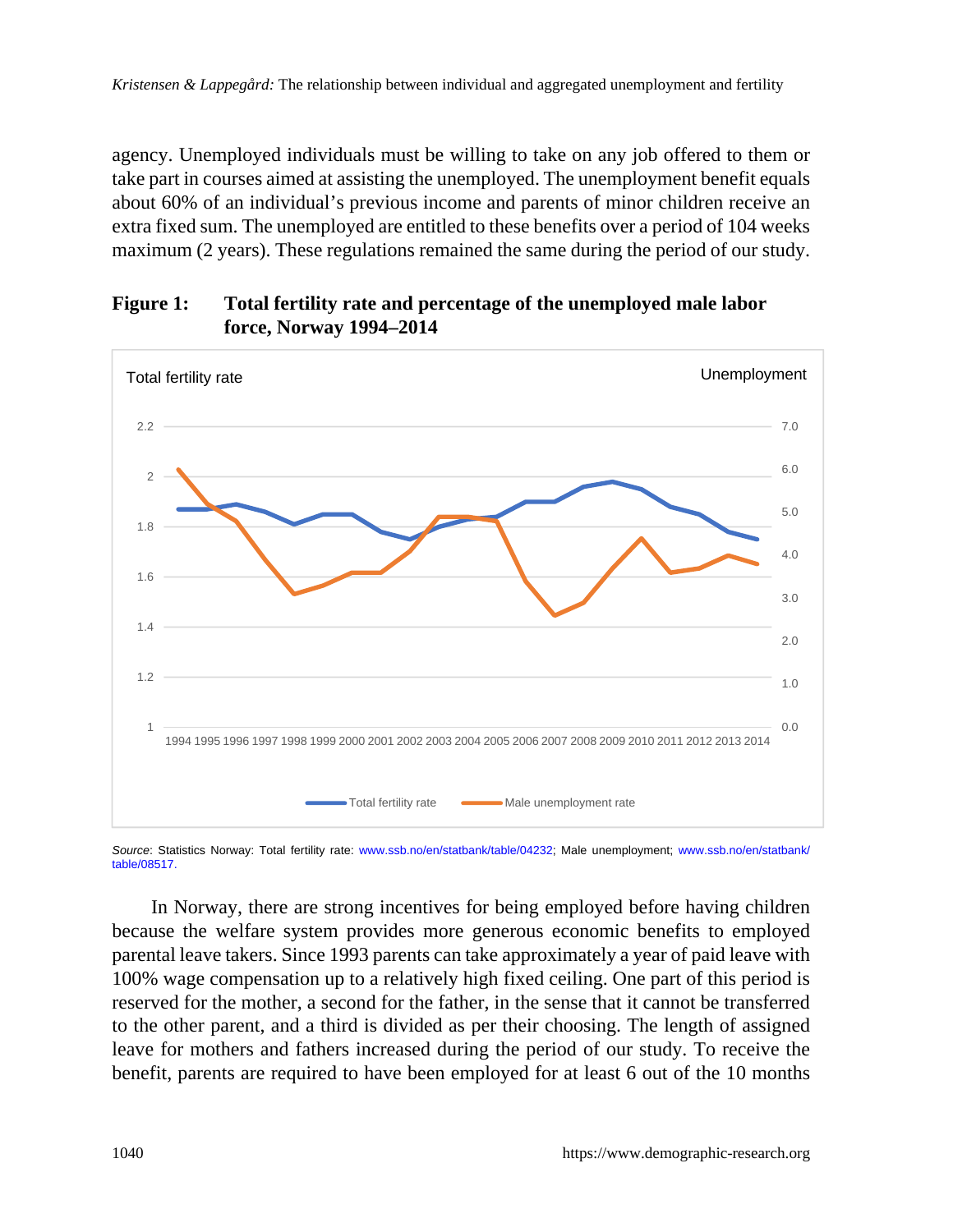preceding the period of leave. This condition creates a strong incentive to be in full-time employment before having children. Women who are ineligible for the benefit may receive a low, fixed lump-sum payment following childbirth (there is no similar payment for fathers). Parental leave benefits for unemployed parents are calculated based on the amount they receive in unemployment benefits.

Gender equality in Norway is high, and during the last 20 years it has been an explicit governmental aim to increase the proportion of women who combine working full-time with having young children (Ellingsæter and Jensen 2019). During the period under investigation there has been a steady increase in the number of women working full-time (Dommermuth, Kornstad, and Lappegård 2019). However, the proportion of women working part-time is higher than the European average.<sup>[3](#page-6-0)</sup> This pattern of high female labor market participation combined with a high degree of part-time work has been described as "gender equality light" (Rønsen and Skrede 2010).

## **3. Literature review**

Previous studies that have investigated the relationship between unemployment and fertility can generally be grouped into two types: studies that focus on aggregate unemployment and studies that focus on individual unemployment. It is rare that they account for both dimensions at the same time.

Focusing on individual unemployment, several studies suggest a lower risk of birth among the unemployed than among the employed. In Norway, using administrative register data, such a negative effect is found for women's risk of first birth in the years 2000–2015 (Dommermuth and Lappegård 2017). Using data from the French Generations and Gender Survey for the period 2005 to 2011, Pailhé and Régnier-Loilier (2017) find that childless unemployed people less frequently plan to have a child in the short term and that those who have experienced unemployment less frequently have a child. By contrast, unemployment does not directly affect the frequency of subsequent births among women and among men who have already become fathers. Others suggest a positive relationship between individual unemployment and fertility, especially among women. In a comparative study of France, West Germany, and the United Kingdom, using data from the European Community Household Panel (1994–2001), Schmitt (2012) shows evidence for a weak negative relationship between unemployment and the probability of first birth among men and a weak positive relationship among women in both Germany and the United Kingdom.

<span id="page-6-0"></span><sup>&</sup>lt;sup>3</sup> According to Eurostat, 40% of employed women in Norway worked part-time in 2010, whereas the European average was 30.5% (Eurostat 2021).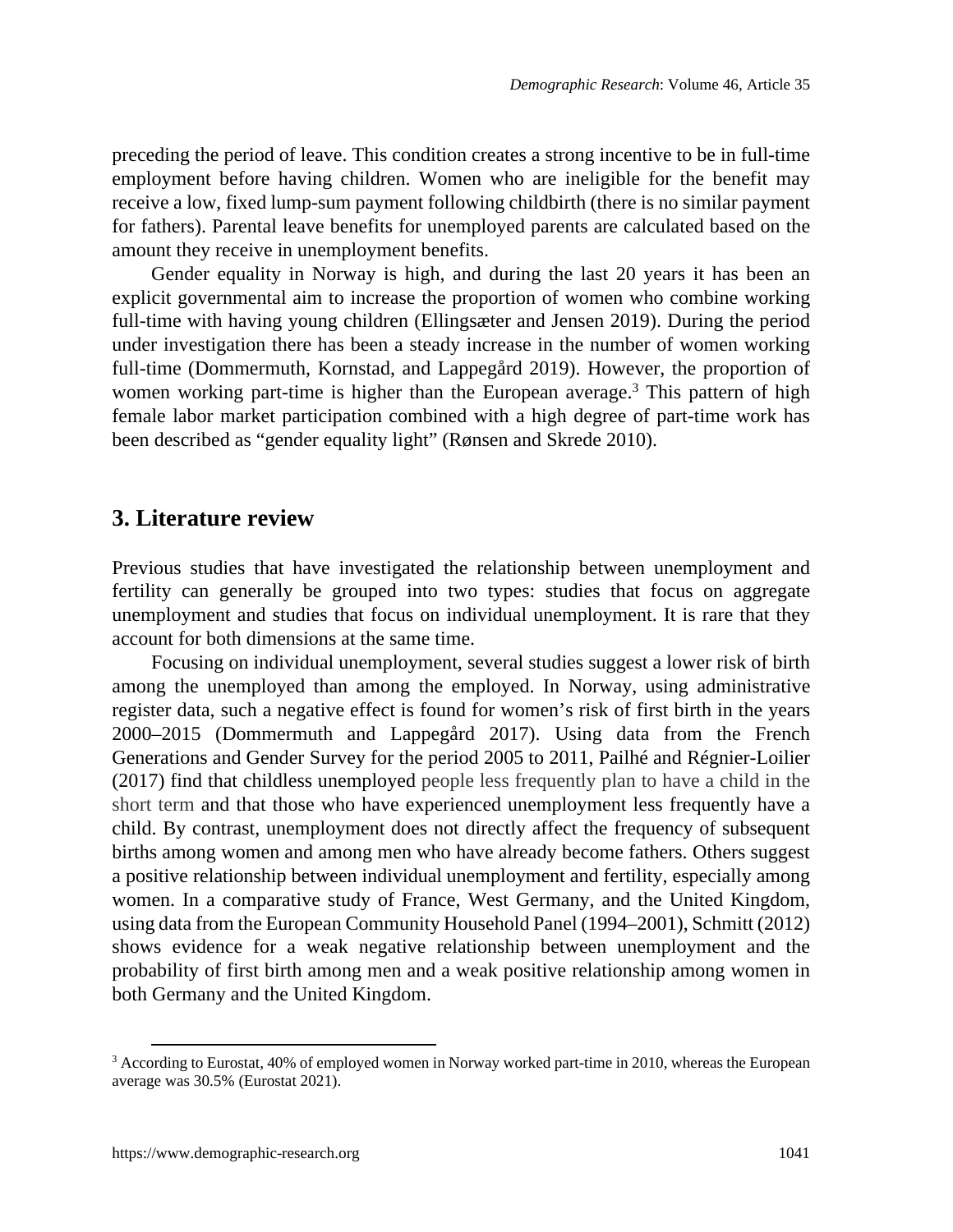Regarding aggregated unemployment, several studies that are based on macro data only suggest that unemployment rates are negatively associated with fertility. Studying the consequences of the economic recession in the 1980s and 1990s, Adserà (2011) reports that an increase in unemployment rates in Europe had a negative impact on the number of childbirths. She also finds a stronger negative relationship between unemployment rates and fertility in countries where unemployment rates have been increasing and maintaining higher levels over time, compared with countries with more fluctuating unemployment rates (Adserà 2011). Based on macro data on fertility and unemployment from 2001 to 2010 in 28 OECD countries, Goldstein et al. (2013) show that the increase in unemployment rates following the financial crisis in 2008 lowered fertility rates, especially first-birth rates among the younger age groups.

Several studies look at the relationship between aggregated unemployment and individual fertility. In Norway, using administrative register data, Kravdal (2002) finds that increased aggregate unemployment rates at the municipal level reduced the risk of first, second, and third births among Norwegian women in the years 1992–1998. Using register data, Dommermuth and Lappegård (2017) reach the same conclusions for the years 2010–2015. In addition, they find that the negative impact of unemployment rates at the municipality level on fertility increased significantly in the later period when there was a decline in total fertility rates (2010–2014) compared with the previous period when fertility rates increased (2000–2009). For the years 1992–1998, Kravdal (2002) finds that aggregated unemployment had a negative impact on fertility among women and that the relationship grew increasingly negative throughout the 1990s.

In their analysis of 10 European countries using European Social Survey data from 2004 and 2011, Fahlén and Oláh (2018) find a negative relationship between increased unemployment rates and women's intentions to have their first child. Especially for men, the negative relationship between fertility intentions and unemployment rates was stronger in periods when the unemployment rates in Europe were especially high (Fahlén and Oláh 2018).

In their study looking at both individual unemployment and aggregated unemployment and using data from the National Longitudinal Survey of Youth 1997, Yu and Sun (2018) find that neither individual-level nor aggregate-level unemployment has a universal influence on birth risks among young American men and women. However, they find that the effects vary depending on educational attainment and social background (parent's education). More specifically, the relatively advantaged with well-educated parents and a college education are more likely to postpone childbearing when becoming unemployed than the less advantaged. However, the less advantaged are more likely to postpone having children when faced with higher local unemployment rates.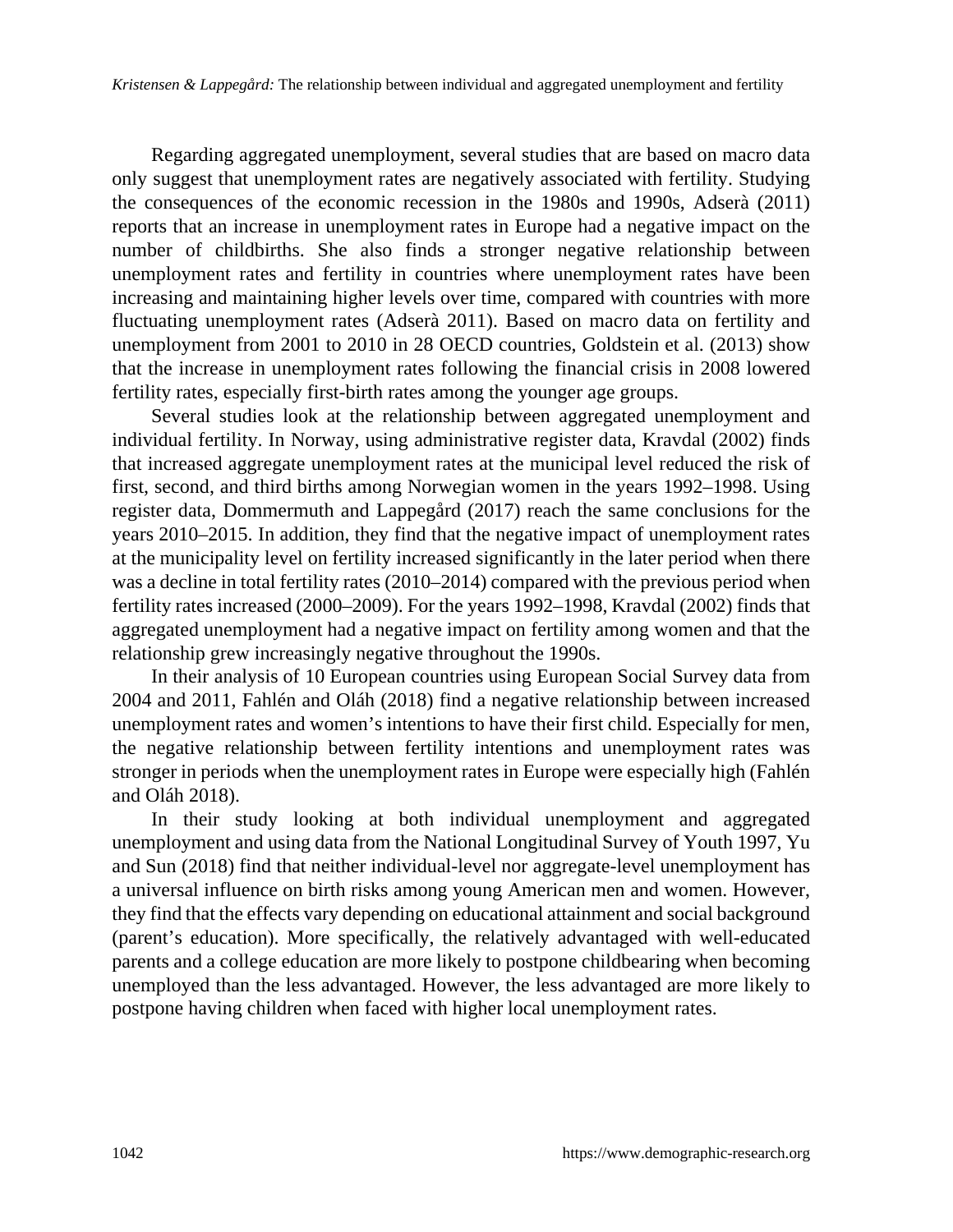## **4. Theoretical considerations**

#### **4.1 Links between individual unemployment and fertility**

A common starting point for investigating the unemployment–fertility relationship is the idea that people postpone having children until they can provide for them economically and perceive that they will also be able to do so in the future. An individual lacking employment or steady income may prefer to postpone decisions about having children until the situation is less uncertain and may be less likely to have a/another child overall (Kreyenfeld 2016; Kreyenfeld, Andersson, and Pailhé 2012; Vignoli, Drefahl, and De Santis 2012; Vignoli, Mencarini, and Alderotti 2020; Vignoli, Tocchioni, and Mattei 2020). In addition, having been or currently being unemployed may increase individuals' concern and doubt about their financial future and career prospects (Solaz et al. 2020; Yu and Sun 2018).

Following Becker's theory on fertility, the cost of a child is related to how much time parents spend on their children and how much they want to invest in them (Becker 1991). This means that the cost of a child is not fixed but varies depending on parental ambitions and requirements regarding child 'quality.' It has been emphasized that low income per se does not necessarily produce low fertility because people adjust their material ambitions and requirements regarding child 'quality' accordingly (Kravdal 2002). Overall, unemployment results in people having a lower income than they have grown accustomed to while being employed. For many, this means that they will be unable to fulfill their material ambitions and expectations for their child, which in turn may decrease their fertility (Kravdal 2002).

Alternatively, childbearing may be considered a potentially favorable strategy and alternative to unemployment or economic uncertainty. First, through what is referred to as a substitution effect, individual unemployment may reinforce individual fertility because it provides a convenient period for childrearing and providing care (Adserà 2005; Busetta, Mendola, and Vignoli 2019). Second, when an individual no longer has a job to lose the opportunity cost of childbearing decreases, which could have a positive effect on childbearing (Yu and Sun 2018). Third, according to the uncertainty reduction theory proposed by Friedman, Hechter, and Kanazawa (1994), individuals may respond to economic uncertainty by having a child. This argument is based on a fundamental assumption that individuals always aim to reduce uncertainty. Becoming a parent and creating a long-term social commitment to the child and the family results in a more predictable situation that thereby reduces uncertainty.

It should be noted that the potential effects of individual unemployment on childbearing may be influenced by self-selection into unemployment. On the one hand, people with health problems, which are associated with lower fertility (Syse et al. 2022),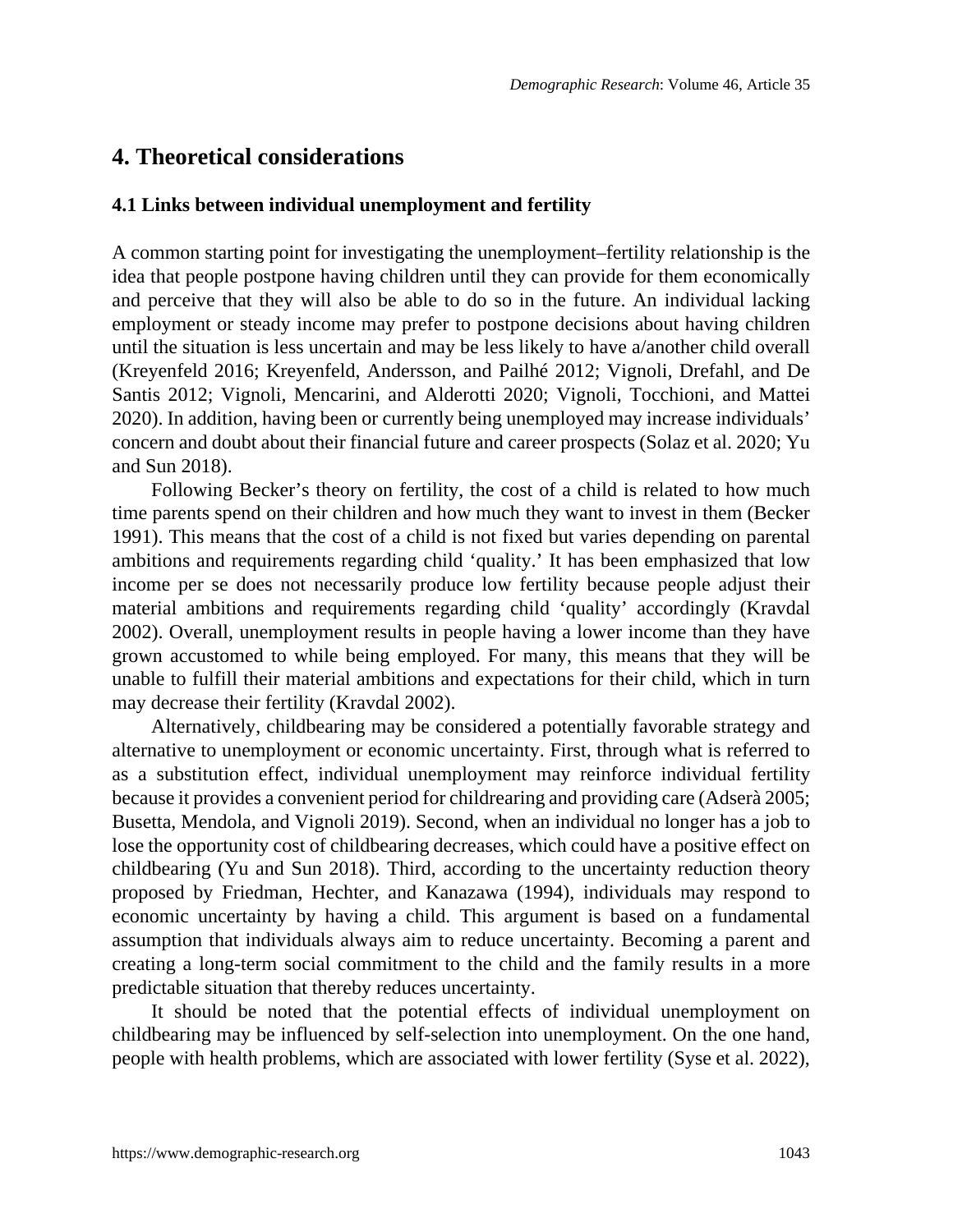may be more likely to be unemployed, which could help underpin a negative relationship between unemployment and fertility. On the other hand, people with stronger preferences for children and family life combined with lower ambitions in the labor market may be more inclined to be unemployed, which could drive a positive relationship between unemployment and fertility.

#### **4.2 Links between aggregate unemployment and fertility**

Unemployment at the aggregate level is indicative of a society's economic condition in general and several aspects of aggregated unemployment may contribute to a negative effect on childbearing. Overall, high unemployment levels in society imply more economic distress and increased individual uncertainty, creating stronger expectations of becoming (or staying) unemployed in the future. Observing that job opportunities are becoming scarcer and that the general income level is decreasing may induce people to view their current employment situation as more uncertain (Adserà 2011). This could even be the case if they are not currently unemployed.

On the other hand, there are also aspects of aggregated unemployment that could contribute to a positive effect or lessen its negative effect on childbearing. First, the stigma related to job loss diminishes when the unemployment level in society is high and may thereby make it less harmful to childbearing decisions (Brand 2015). The argument is that unemployment will be seen as less of an individual failure than before, and more as a collective fate (Brand 2015). Thus, if higher unemployment levels in society reduce the stigma connected to being unemployed its negative effect on fertility may diminish. Second, when unemployment levels are high there are fewer opportunities for work advancement and employment mobility is reduced. In such a situation, instead of prioritizing job searching or career advancement, people may prioritize family life and having children (Yu and Sun 2018).

Unemployment may influence fertility among childless people and parents differently. Unemployment and failure to gain a foothold in the labor market feed peoples' feelings of uncertainty and distress (Kreyenfeld and Andersson 2014). Mills and Blossfeld (2003) argue that such uncertainties in the early stages of adult life are negative for fertility and that young couples who are less settled in the labor market and are considering becoming parents for the first time 'now or later' may be pushed into a 'later' or a 'wait and see' stage if they experience unemployment.

Furthermore, the experience of unemployment and its consequences for childbearing may differ between genders. It should be noted that how unemployment affects men's chance of having a child will also account for women's economic situation, as childbearing decisions are to a large extent the result of joint decisions made by both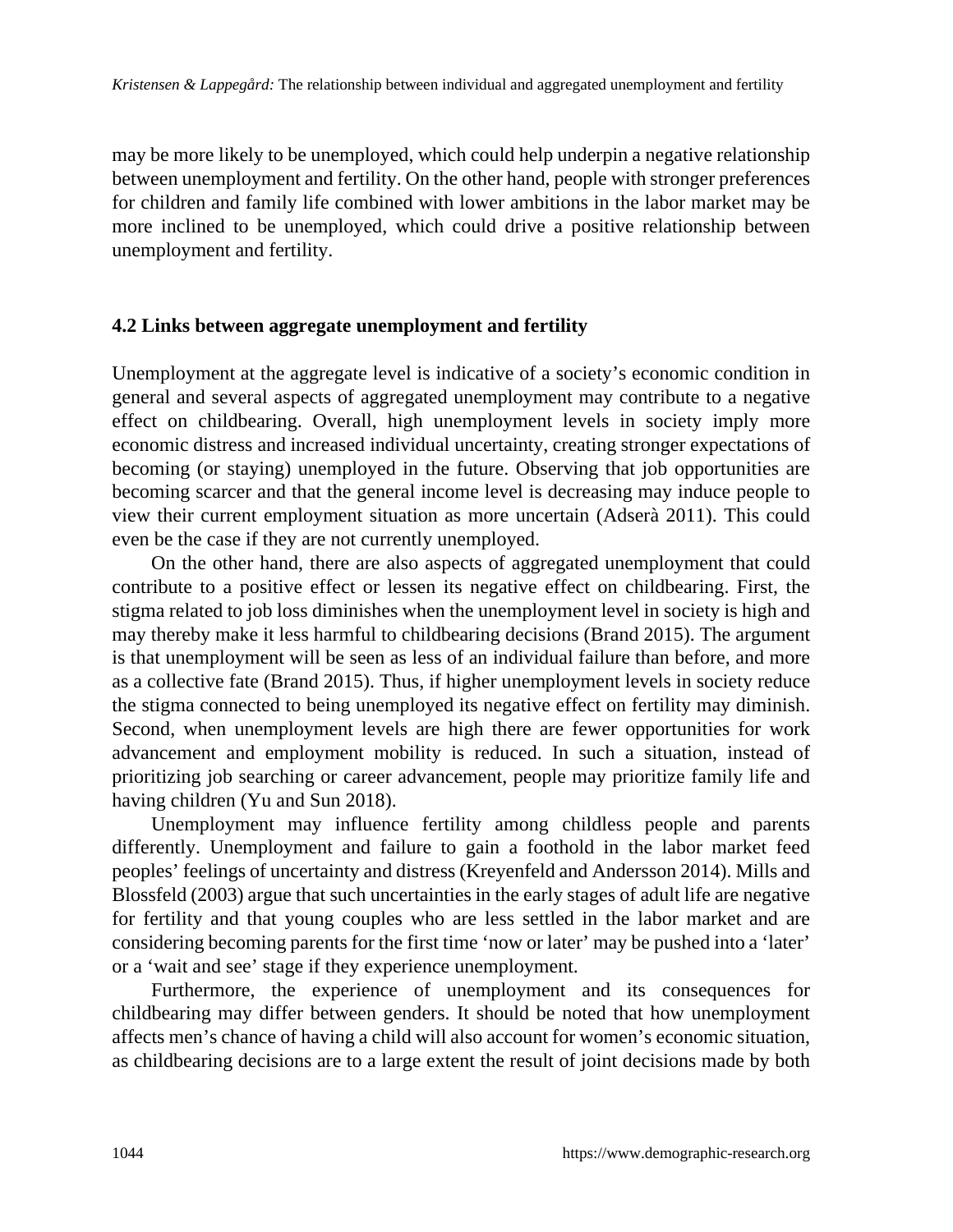partners. Investigating how unemployment affects women's chance of having a child will have the same implication.

A dual-earner family model is common in many countries, but no country has complete gender equality in employment and on average men contribute more to the family income. This is the case in Norway, despite high levels of gender equality. Accordingly, the financial constraints on the family caused by unemployment will be stronger when the male partner loses a job and his income than when the female partner does. In addition, based on social role theory (Eagly, Wood, and Diekman 2012), the necessity and pressure to land a new job when having lost the previous one may also vary between genders. For men, unemployment may cause more distress because it implies that they can no longer live up to the social expectation of being the main economic provider. Women may not feel the same pressure to get a new job and instead are more likely to take unemployment as an opportunity to focus more on filling their role as caregivers. This would be in line with the argument on self-selection into unemployment, where a combination of stronger preferences for family life and lower ambitions in the labor market result in a higher likelihood of unemployment and thus a positive unemployment–fertility relationship for women.

From the above discussion of the potential mechanisms behind the relationship between unemployment and fertility, it is not clear how unemployment may affect fertility. Our analyses will provide a comprehensive picture of the complexity of the unemployment–fertility relationship, addressing the open question of the nature of the relationship.

#### **4.3 Changes in the links between unemployment and fertility over time**

We also investigate whether the unemployment–fertility relationship has changed over time. Theoretically, we could argue that the relationship between unemployment and fertility is affected by the importance of employment in a society. Thus, when faced with a strong expectation of being employed, lacking a job and being unable to fulfill such expectations may underpin stronger feelings of uncertainty and distress than previously. In Norway, the importance of being employed and well-integrated into the labor market increased during the period of this study. Paid work and full employment are cornerstones of the public policy system in the Nordic welfare state (Halvorsen and Stjernø 2008), and with an aging population and decreasing proportion of people of working age there is increasing concern about maintaining a sustainable welfare system. To face these challenges, policymakers aim to increase the share of people in the labor force, whether by students finishing their education in the standard time and entering the labor market as soon as possible or by more women working full-time when they have young children.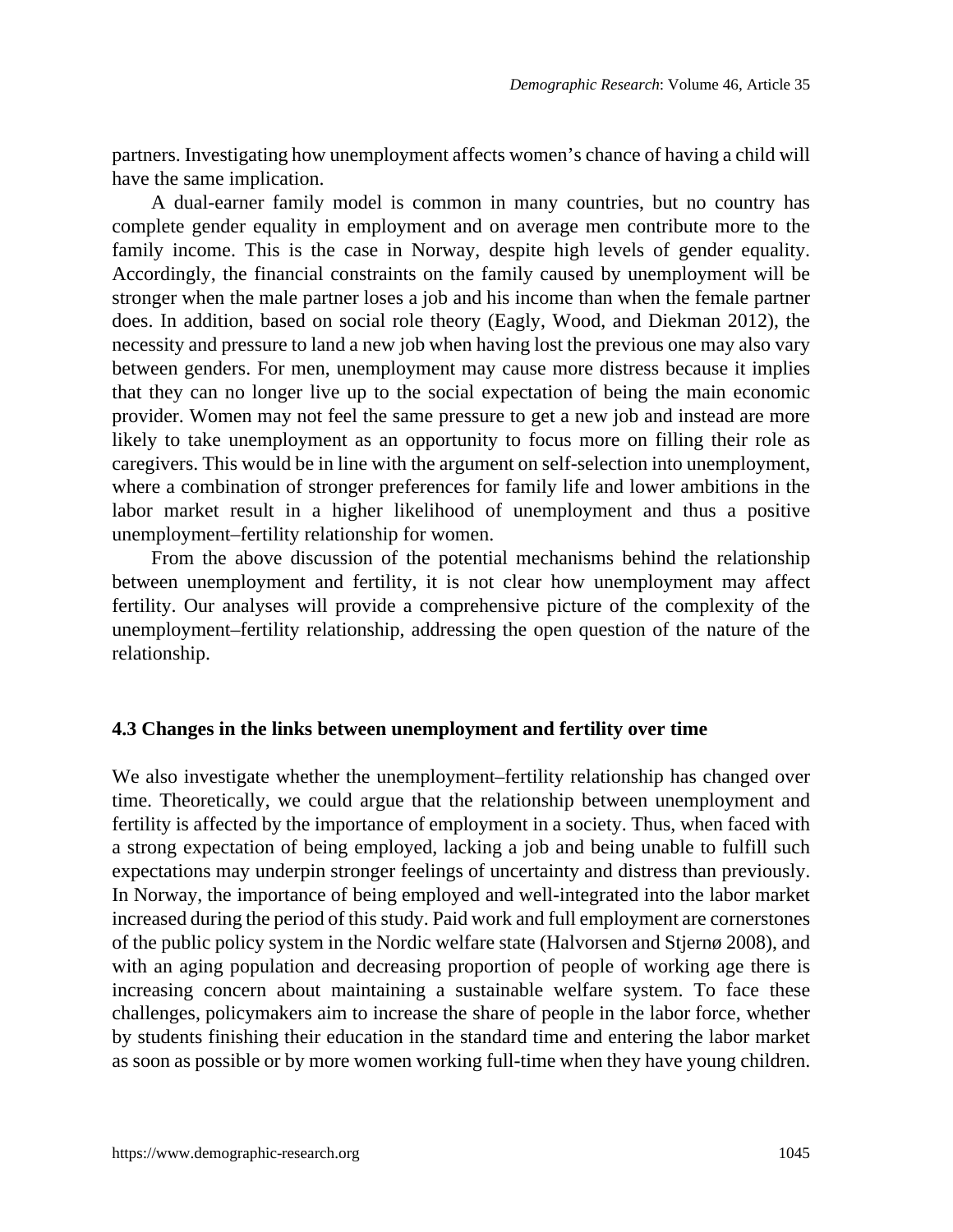Whether the relationship between unemployment and fertility has changed over time is empirically an open question. If there has been such a change it is not clear how it may have altered, reinforced, or diminished the unemployment–fertility relationship because it is unclear how unemployment affects fertility overall, as discussed above.

# **5. Data and methods**

This study uses high-quality data from Norway, including individual records from several administrative registers covering the total population of Norway. All administrative registers in Norway include a personal identification number, which makes it possible to link information from different registers. Our data cover the years 1994–2014 and include detailed information on the date of birth of all children,<sup>[4](#page-11-0)</sup> economic activity, educational attainment, marital status, and age.<sup>[5](#page-11-1)</sup> Based on yearly information, individuals not categorized as resident (meaning they are unregistered, emigrated, or dead) in the register data were excluded from the samples from that year on (censored). Using event history analysis, this study aims to investigate the impact of individual and aggregated unemployment by gender on whether one has children or not (for more details about the models, see below); therefore, we constructed four separate samples to account for each of these groups (women without and with children, and men without and with children).

The first sample consists of 929,121 women aged between 20 and 45 years (born between January 1, 1955, and December 31, 1994), who had not already given birth to any child before 1994. This age range was chosen because very few births occur before age 20 and after age 45 years. Because we only have access to data on individual employment status as of 1994, we were unable to follow all women of the same age. We included all women who had not had a child in 1994 or were childless when they turned 20 years old. A potential bias is that the fertility behavior in the birth cohorts not followed from age 20 years may deviate from the younger cohorts followed from the age of 20 years. However, we assume that the significance of the explanatory variables for first birth is the same for the different birth cohorts in the sample.

Based on the same age specifications as the first sample, the second sample includes 479,872 mothers who had at least one child. If the women had at least one child between 1994 and 2014 they were included in the sample the year the child was born. The third sample consists of 1,171,313 men born between January 1, 1950, and December 31, 1994, aged between 20 and 50 years without any children in 1994. This age range is broader than among women to reflect men's somewhat longer childbearing period. Based on the

<span id="page-11-0"></span><sup>&</sup>lt;sup>4</sup> This includes both biological and adopted children because the register does not distinguish between the two.

<span id="page-11-1"></span><sup>&</sup>lt;sup>5</sup> We use the latest available version of municipality classification relevant to our study (2013), and our data follow this classification for consistency.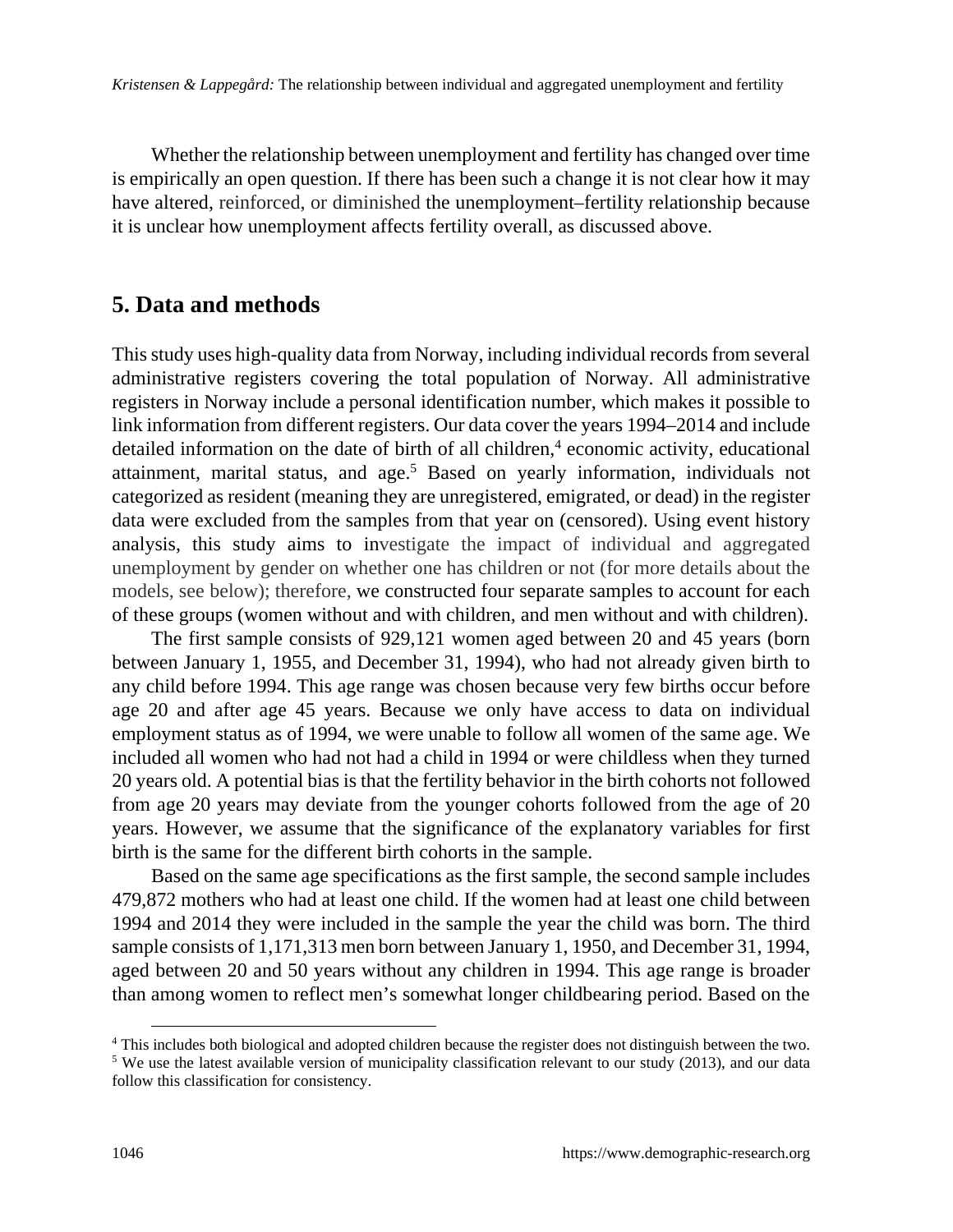same specifications as the third sample, the fourth sample includes 468,220 fathers with at least one child. If the men had a child before 1994, they were included in the sample as of 1994. If they had their first child between 1994 and 2014, they were included in the sample as of the year the child was born.

#### **5.1 Variable description**

Our dependent variable was designed as a dichotomous variable, with the value 1 when an individual has a/another child during a given year and 0 if s/he is still at risk of having a/another child. Our main explanatory variables were economic activity and aggregated unemployment. Economic activity separates individuals who are employed, unemployed, students, or neither of these (categorized 'other'). Employed includes those with a pensionable income above the public pension base rate.<sup>[6](#page-12-0)</sup> Unemployed includes those who received unemployment benefits for any length of time during the year, assuming that even being unemployed just for a limited period during the year is indicative of an uncertain economic situation and relationship to the labor market. The data allow us to identify people registered as students; however, some students have an income above the public pension base rate while still being full-time students. Therefore, students with an income above three times the public pension base rate were defined as employed and students with a lower income than this were defined as students. 'Other' includes those without income above the public pension base rate who are not registered as a student nor receive unemployment benefits (e.g., homemakers, young adults not eligible for unemployment benefits). Unfortunately, the available data prevented us from including information about the partner's economic activity.

Dagsvik, Kornstad, and Skjerpen (2013) find that when jobs become scarce, a considerable number of women, especially those with lower education, stop searching for new jobs when they become unemployed. This leads to data on female unemployment rates underestimating the total aggregated unemployment rate. To measure aggregated unemployment we therefore used the data on men's unemployment rates in the municipality. We constructed a variable with five values corresponding to different levels of male unemployment rates in percentages at the municipal level (i.e., 0%–2.9%, 3%– 3.9%, 4%–4.9%, 5%–5.9%, and  $\geq 6\%$ ).<sup>[7](#page-12-1)</sup> To control for changes in fertility over time we include time in 5-year intervals with the first period being 6 years (i.e., 1994–1999, 2000–

<span id="page-12-0"></span><sup>6</sup> The public pension base rate, also called *grunnpensjon* (G), is a base rate used for calculating the Norwegian state pension. The public pension base rate is adjusted annually and is approved each year by the Norwegian parliament. One G was equal to 38,080 kroner in 1994 and 88,370 kroner in 2014.<br><sup>7</sup> The municipal unemployment rate is estimated based on the proportion of the

<span id="page-12-1"></span>The municipal unemployment rate is estimated based on the proportion of the total workforce who are unemployed. The total workforce is a combined sum of employed and those registered completely unemployed. Because our observation unit is a year, we use the unemployment numbers in the fourth quarter of every year.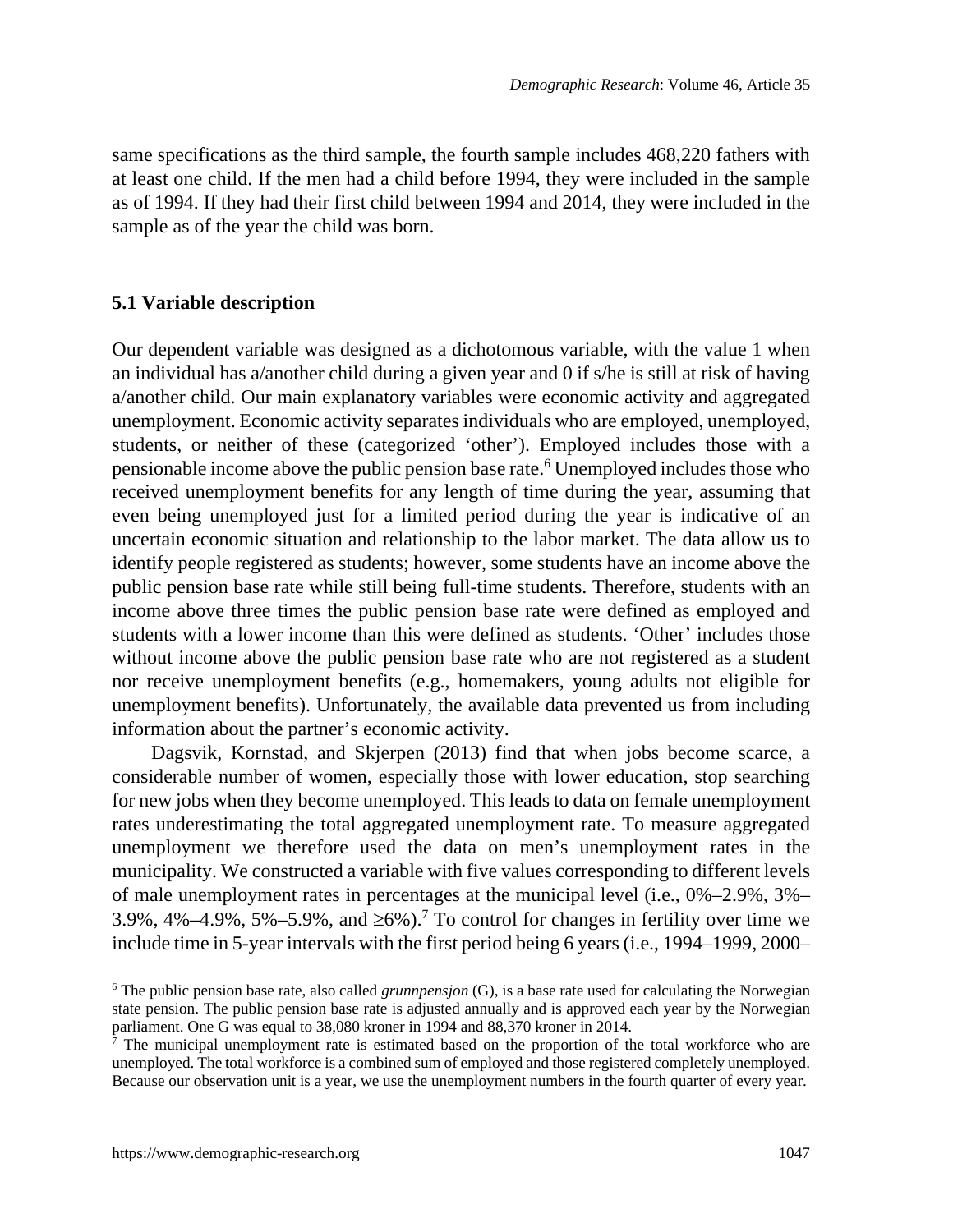2004, 2005–2009, and 2010–2014). The changes in fertility levels during the period of our study are captured in these intervals (see Figure 1); i.e., in the first two intervals fertility levels were stable, in the third interval fertility increased, and in the last interval fertility levels decreased. Educational attainment includes four groups based on the categories of the International Standard Classification of Education (ISCED): compulsory (ISCED 0–1), secondary (ISCED 2–4), short university (ISCED 5–6), and long university (ISCED 7–8).

Because fertility levels, average income, and education profiles are somewhat different for immigrant women than Norwegian-born women, we included a dummy variable separating those born in Norway from those born abroad (Dommermuth and Lappegård 2017). We also control for current age in 5-year intervals (i.e., 20–25, 26–30, 31–35, 36–41, 42–45, and 46–50 years).

In the models for mothers and fathers we included a parity variable that refers to how many children an individual had when we began following him or her in the analysis. In addition, in the models for mothers and fathers we control for union status; i.e., whether the individual is single or in a union, either cohabiting or married. Unfortunately, we do not have information on cohabitation among childless individuals and because the majority of first births take place within cohabitation, it would not make sense to only control for whether or not they are married.

The variables referring to economic activity, aggregated unemployment, and educational attainment were measured one year before the observation year to reduce endogeneity problems with our outcome variable. However, we acknowledge that this strategy does not completely avoid the endogeneity problem. Because we used yearly data, there still might be cases where a pregnancy occurs before the unemployment, but the problem is reduced by lagging the data by 1 year. Descriptive statistics for the variables included in the analysis are presented in Table 1.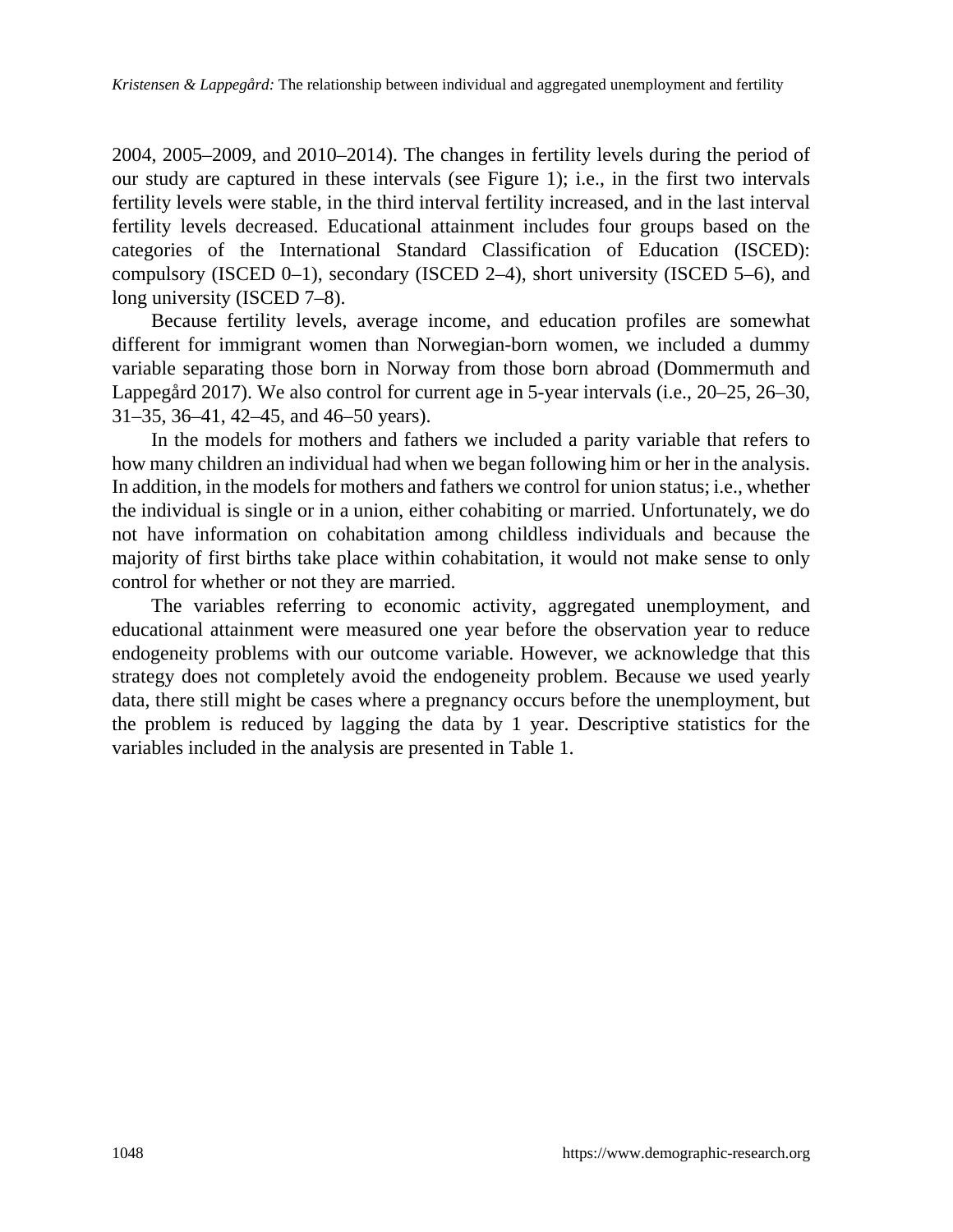| Variable                      | <b>Childless women</b> | <b>Childless men</b> | <b>Mothers</b> | <b>Fathers</b> |
|-------------------------------|------------------------|----------------------|----------------|----------------|
| <b>Economic activity</b>      |                        |                      |                |                |
| Employed                      | 52.9                   | 59.0                 | 75.3           | 87.5           |
| Student                       | 28.7                   | 16.5                 | 5.3            | 1.5            |
| Unemployed                    | 6.8                    | 11.6                 | 8.0            | 7.4            |
| Other                         | 11.6                   | 12.9                 | 11.5           | 3.6            |
| Aggregated unemployment       |                        |                      |                |                |
| $0.0 - 2.9%$                  | 61.4                   | 62.1                 | 70.7           | 70.8           |
| 3.0-3.9%                      | 24.9                   | 24.2                 | 22.7           | 22.6           |
| 4.0-4.9%                      | 9.9                    | 9.6                  | 5.             | 5.6            |
| 5.0-5.9%                      | 2.9                    | 2.9                  | 0.5            | 0.6            |
| $6 - %$                       | 0.9                    | 1.1                  | 0.4            | 0.4            |
| <b>Time period</b>            |                        |                      |                |                |
| 1994-1999                     | 28.2                   | 28.4                 | 9.0            | 8.8            |
| 2000-2004                     | 24.0                   | 23.9                 | 22.5           | 22.1           |
| 2005-2009                     | 25.2                   | 25.1                 | 34.2           | 34.0           |
| 2010-2014                     | 22.5                   | 22.6                 | 34.4           | 35.2           |
| <b>Educational attainment</b> |                        |                      |                |                |
| Compulsory                    | 21.4                   | 29.8                 | 19.5           | 20.2           |
| Secondary                     | 41.2                   | 43.0                 | 36.0           | 42.3           |
| Short university              | 31.4                   | 21.2                 | 36.4           | 27.1           |
| Long university               | 6.1                    | 5.9                  | 8.1            | 10.4           |
| Immigrant status              |                        |                      |                |                |
| Norwegian-born                | 82.1                   | 82.4                 | 83.7           | 85.0           |
| Born outside Norway           | 17.9                   | 17.6                 | 16.3           | 15.0           |
| Age                           |                        |                      |                |                |
| $20 - 25$ years               | 46.9                   | 36.3                 | 8.5            | 3.5            |
| $26 - 30$ years               | 26.3                   | 24.7                 | 21.9           | 14.5           |
| 31-35 years                   | 13.3                   | 15.7                 | 30.4           | 27.1           |
| 36-41 years                   | 7.7                    | 11.5                 | 29.1           | 32.6           |
| 42-45 years                   | 5.9                    | 5.7                  | 10.0           | 14.1           |
| 46-50 years                   |                        | 6.0                  |                | 8.2            |
| <b>Parity</b>                 |                        |                      |                |                |
| 1 child                       |                        |                      | 41.6           | 43.2           |
| 2 children                    |                        |                      | 43.3           | 42.0           |
| 3 children                    |                        |                      | 13.3           | 13.0           |
| 4 children                    |                        |                      | 1.8            | 1.9            |
| <b>Union status</b>           |                        |                      |                |                |
| Single                        |                        |                      | 20.2           | 17.3           |
| Married/cohabiting            |                        |                      | 79.8           | 82.7           |
| Number of observations        | 6,308,414              | 9,322,594            | 4,490,486      | 4,491,362      |

## **Table 1: Descriptive statistics of variables included in the models for the four samples: Childless women, childless men, mothers, fathers; percent**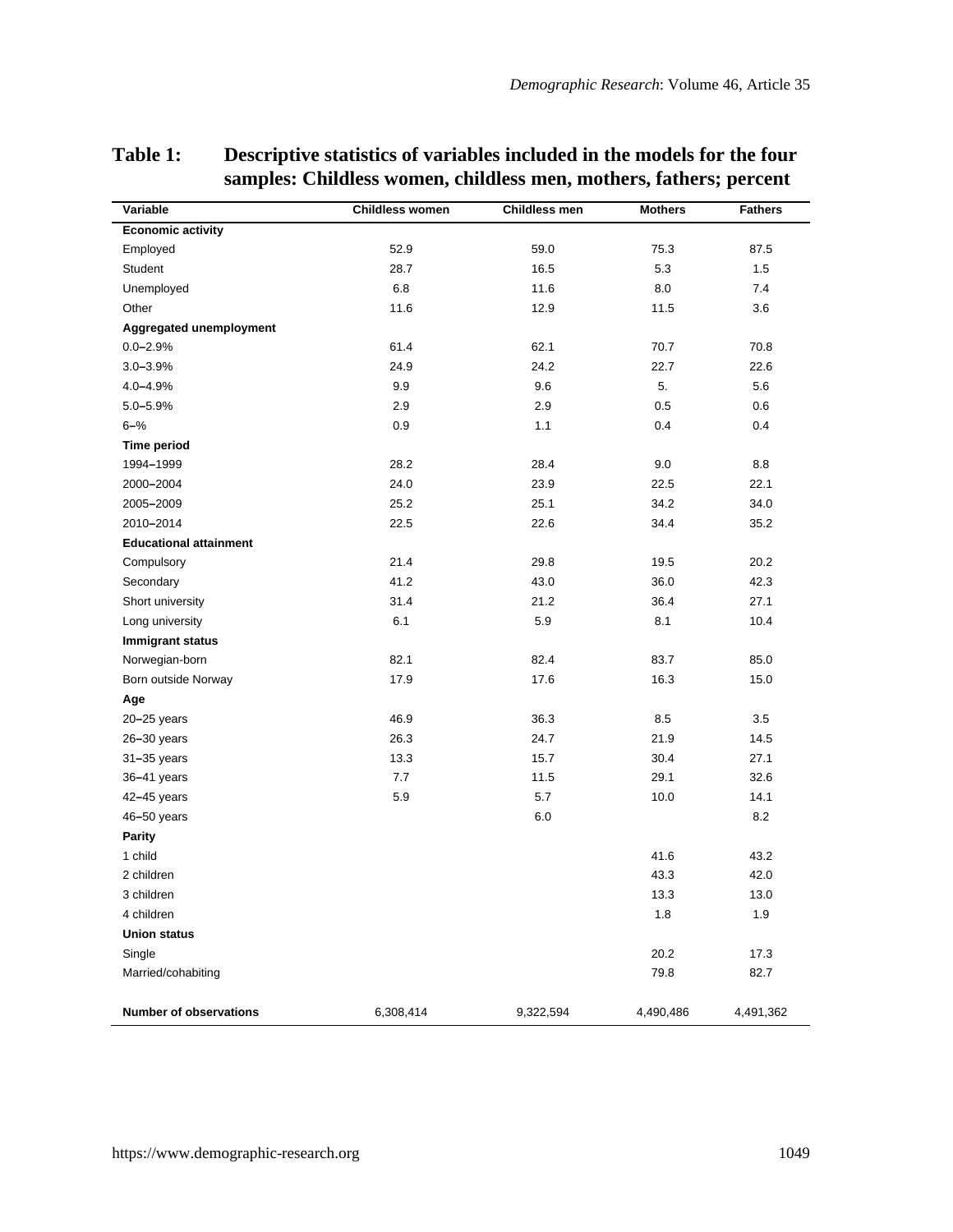*Kristensen & Lappegård:* The relationship between individual and aggregated unemployment and fertility

#### **5.2 Method**

To analyze the unemployment–fertility relationship we use discrete-time event history analysis where we follow individuals over time. This method enables us to estimate the probability of an individual having a child during the observation period, having not experienced the event previously (Allison 1984). The observation period (1994–2014) in the analyses consists of 21 time units, specified in 1-year periods.

In our first-birth model, childless women and childless men are followed from age 20 years until they reach the year they have their first child, women turn 45 years old or men turn 50 years old, they die, emigrate, or reach the end of the observation period in 2014: whichever comes first. In our higher-order birth models we follow mothers and fathers for each parity transition. That is, we follow them from the year they have their first child until they have their second child, from second until third child, third until fourth child, or fourth until fifth child, until they turn 45 (women) or 50 (men) years old, die, emigrate, or reach the end of the observation period in 2014: whichever comes first. This means that one person may be included in the data several times depending on their number of children.

For the first birth we use the age variable to account for duration, while for higherorder births, duration is measured as the number of years since the last birth (the age of the youngest child). We categorized the age of the youngest child into 3-year intervals.

Based on this, we estimated logistic regressions for the risk of first birth for childless women and childless men, and the risk of higher-order births for mothers and fathers. In the results section we specify the estimates in odds ratios for the explanatory and control variables.

Based on our study, we cannot claim a causal unemployment–fertility relationship. As discussed in the theoretical considerations section, unemployment is not random and there might be selectivity in who becomes unemployed, which could influence fertility. This is not accounted for in our modeling because it requires information such as individual preferences and health problems, which is not available from register data. However, we do consider that there might be local factors that affect both fertility behavior and unemployment behavior. Norway consists of more than 400 municipalities that differ from one another in various ways, such as population size, economic activity, values, and attitudes. For example, ideas and values vary across regions: some municipalities are more influenced by religious ideas, and hence have more traditional family values than others (Rindfuss et al. 2007). Here, we use a fixed-effect procedure where we include a set of dummy variables that represent the unobserved and timeindependent characteristics linked to each of the municipalities.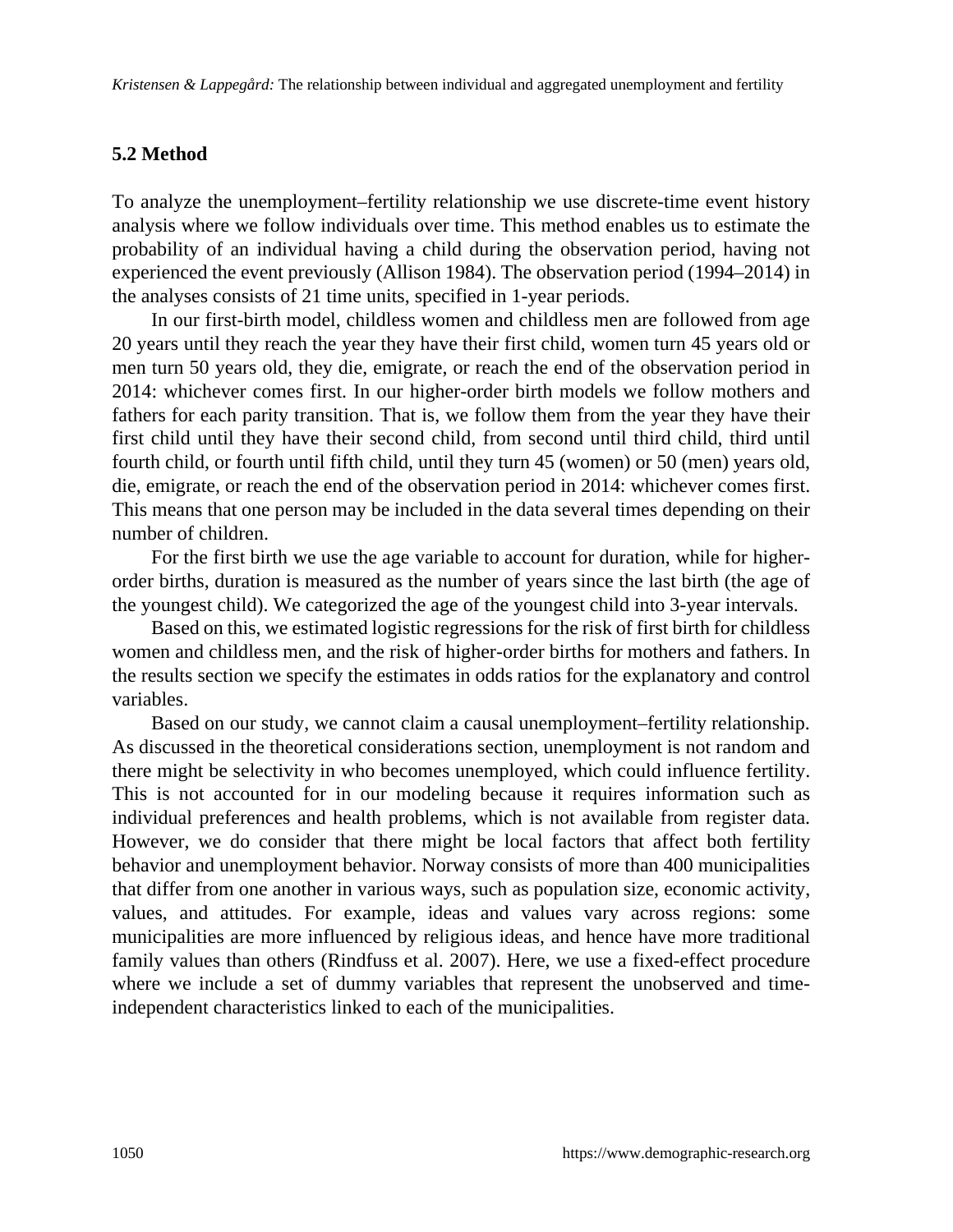# **6. Results**

### **6.1 Main findings**

Table 2 shows the relative risk of first birth for childless men and women, and the relative risk of higher-order births for mothers and fathers. Starting with individual unemployment, for first births the general pattern is a negative association between individual unemployment and the relative risk of having a child. That is, the relative risk of first birth was 9% lower for unemployed childless women than for the reference group of employed women and 21% lower for unemployed childless men than for the reference group of employed fathers.

## **Table 2: Relative risks (odds ratios) of first birth for childless women and men, and relative risks (odds ratios) of higher-order births for mothers and fathers**

|                               | <b>Childless women</b> | Childless men       | <b>Mothers</b>      | <b>Fathers</b>      |
|-------------------------------|------------------------|---------------------|---------------------|---------------------|
| <b>Economic activity</b>      |                        |                     |                     |                     |
| Employed                      | 1                      | 1                   | 1                   | 1                   |
| Student                       | $0.26(0.26 - 0.27)$    | $0.32(0.32 - 0.33)$ | $0.64(0.63 - 0.65)$ | $0.79(0.78 - 0.81)$ |
| Unemployed                    | $0.91(0.90 - 0.92)$    | $0.79(0.78 - 0.80)$ | $1.02(1.01 - 1.03)$ | $0.94(0.93 - 0.95)$ |
| Other                         | $0.59(0.58 - 0.60)$    | $0.35(0.35 - 0.36)$ | $1.05(1.04 - 1.06)$ | $0.93(0.91 - 0.95)$ |
| Aggregated unemployment       |                        |                     |                     |                     |
| $0.0 - 2.9%$                  | 1                      |                     | 1                   | 1                   |
| $3.0 - 3.9%$                  | $1.02(1.01 - 1.03)$    | $1.03(1.02 - 1.04)$ | $0.96(0.95 - 0.97)$ | $0.97(0.96 - 0.97)$ |
| $4.0 - 4.9%$                  | $1.02(1.01 - 1.04)$    | $1.05(1.03 - 1.06)$ | $0.85(0.84 - 0.87)$ | $0.87(0.85 - 0.88)$ |
| $5.0 - 5.9%$                  | $1.04(1.02 - 1.06)$    | $1.10(1.08 - 1.12)$ | $0.85(0.81 - 0.89)$ | $0.84(0.80 - 0.88)$ |
| $6 + \%$                      | 1.02 (0.99-1.06)       | $1.07(1.04 - 1.11)$ | $0.81(0.76 - 0.86)$ | $0.83(0.78 - 0.88)$ |
| <b>Time period</b>            |                        |                     |                     |                     |
| 1994-1999                     | 1                      |                     | 1                   | 1                   |
| 2000-2004                     | $0.93(0.92 - 0.93)$    | $0.91(0.91 - 0.92)$ | $1.14(1.13 - 1.15)$ | $1.11(1.09 - 1.12)$ |
| 2005-2009                     | $0.96(0.95 - 0.97)$    | $0.94(0.93 - 0.95)$ | $1.14(1.13 - 1.16)$ | $1.12(1.11 - 1.14)$ |
| 2010-2014                     | $0.87(0.86 - 0.88)$    | $0.86(0.85 - 0.87)$ | $1.10(1.09 - 1.12)$ | $1.10(1.08 - 1.11)$ |
| <b>Educational attainment</b> |                        |                     |                     |                     |
| Compulsory                    | 1                      |                     | 1                   | 1                   |
| Secondary                     | $0.87(0.86 - 0.88)$    | $1.09(1.08 - 1.10)$ | $0.97(0.96 - 0.98)$ | $1.04(1.03 - 1.05)$ |
| Short university              | $1.08(1.07 - 1.09)$    | $1.30(1.28 - 1.31)$ | $1.27(1.26 - 1.28)$ | $1.25(1.24 - 1.26)$ |
| Long university               | $1.22(1.21 - 1.24)$    | $1.50(1.49 - 1.52)$ | $1.52(1.50 - 1.54)$ | $1.48(1.46 - 1.50)$ |
| <b>Immigrant status</b>       |                        |                     |                     |                     |
| Norwegian-born                | 1                      | 1                   | 1                   | 1                   |
| Born outside Norway           | 1.21 (1.20-1.22)       | $1.15(1.14 - 1.16)$ | $1.03(1.02 - 1.03)$ | $1.18(1.17 - 1.19)$ |
| Age                           |                        |                     |                     |                     |
| $20 - 25$ years               | 1                      |                     | 1                   | 1                   |
| $26 - 30$ years               | $1.64(1.62 - 1.65)$    | $2.32(2.30 - 2.34)$ | 1.20 (1.19-1.22)    | $1.50(1.47 - 1.52)$ |
| $31 - 35$ years               | $1.59(1.57 - 1.60)$    | $2.75(2.72 - 2.77)$ | $1.15(1.14 - 1.17)$ | $1.69(1.66 - 1.72)$ |
| 36-41 years                   | $0.77(0.76 - 0.78)$    | $1.60(1.58 - 1.62)$ | $0.61(0.60 - 0.62)$ | $1.25(1.23 - 1.27)$ |
| 42-45 years                   | $0.15(0.15 - 0.16)$    | $0.61(0.60 - 0.62)$ | $0.12(0.12 - 0.13)$ | $0.69(0.68 - 0.71)$ |
| 46-50 years                   |                        | $0.22(0.21 - 0.23)$ |                     | $0.40(0.39 - 0.41)$ |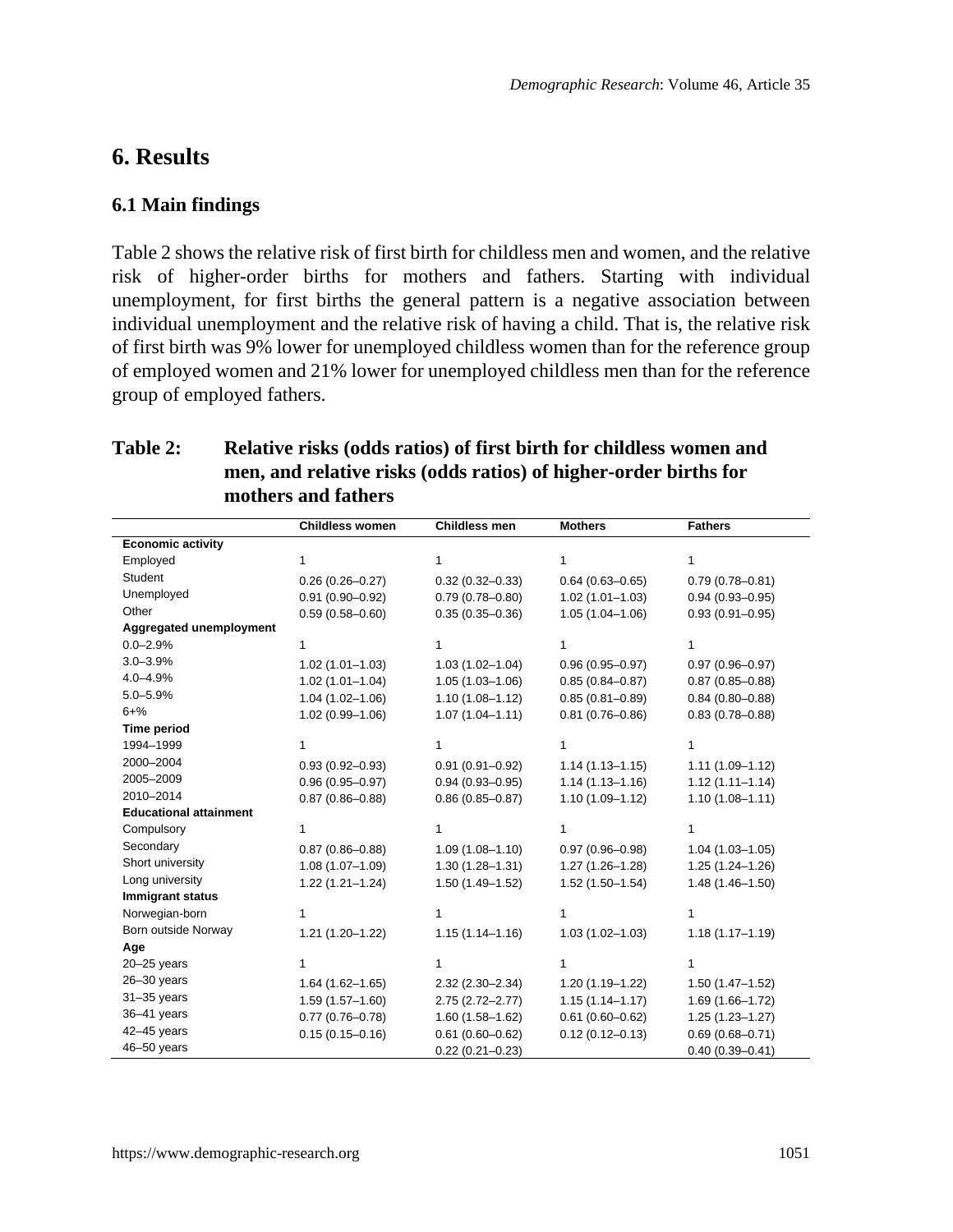|                        | Childless women | <b>Childless men</b> | <b>Mothers</b>      | <b>Fathers</b>      |
|------------------------|-----------------|----------------------|---------------------|---------------------|
| Parity                 |                 |                      |                     |                     |
| 1 child                |                 |                      | 1                   | 1                   |
| 2 children             |                 |                      | $0.27(0.27 - 0.27)$ | $0.30(0.30 - 0.30)$ |
| 3 children             |                 |                      | $0.14(0.14 - 0.14)$ | $0.16(0.16 - 0.17)$ |
| 4 children             |                 |                      | $0.19(0.18 - 0.20)$ | $0.21(0.21 - 0.22)$ |
| Union status           |                 |                      |                     |                     |
| Single                 |                 |                      | 1                   | 1                   |
| Married/cohabiting     |                 |                      | $2.16(2.13 - 2.18)$ | 2.02 (1.99-2.04)    |
| Log-likelihood         | $-1.540.481.1$  | $-1,721,259.5$       | $-1,265,139.7$      | $-1,247,545.0$      |
| Number of observations | 6.308.414       | 9.322.594            | 4.490.486           | 4.491.362           |

#### **Table 2: (Continued)**

*Note*: Numbers for 95% confidence intervals in parentheses. All models contain dummy variables for the municipality of residence (municipal fixed effects). In the models for mothers and fathers we include the age of the youngest child, which is categorized into 3 year intervals.

For higher-order births, there were opposite results for mothers and fathers. The overall pattern was that mothers' unemployment was positively associated with having a child, whereas for fathers it was negatively associated. That is, the relative risk of having a child was 2% higher for unemployed mothers compared with the reference group of employed mothers and 6% lower for unemployed fathers compared with the reference group of employed fathers.

There was a positive association between the level of aggregated unemployment and the risk of first birth. For instance, for childless men living in an area where the aggregated unemployment rate was 5.0%–5.9%, the relative risk of first birth was 10% higher than for the reference group (aggregated unemployment rates less than 3%). For women the relative risk of first birth was 4% higher. For mothers and fathers, higher aggregated unemployment lowered the risk of higher-order births. Those living in an area where the unemployment rate was  $3.0\% - 3.9\%$  had a 4% lower relative risk of having a child compared with the reference group. For those living in an area where the unemployment rate was equal to or greater than 6% the relative risk of having a child was 19% and 17% lower for mothers and fathers respectively compared with the reference group.

#### **6.2 Changes over time**

To investigate whether the unemployment–fertility relationship changed over time, we added separate models with an interaction term between (1) economic activity (including individual unemployment) and time period, and between (2) aggregated unemployment and time period. To illustrate the main results from these models we computed the relative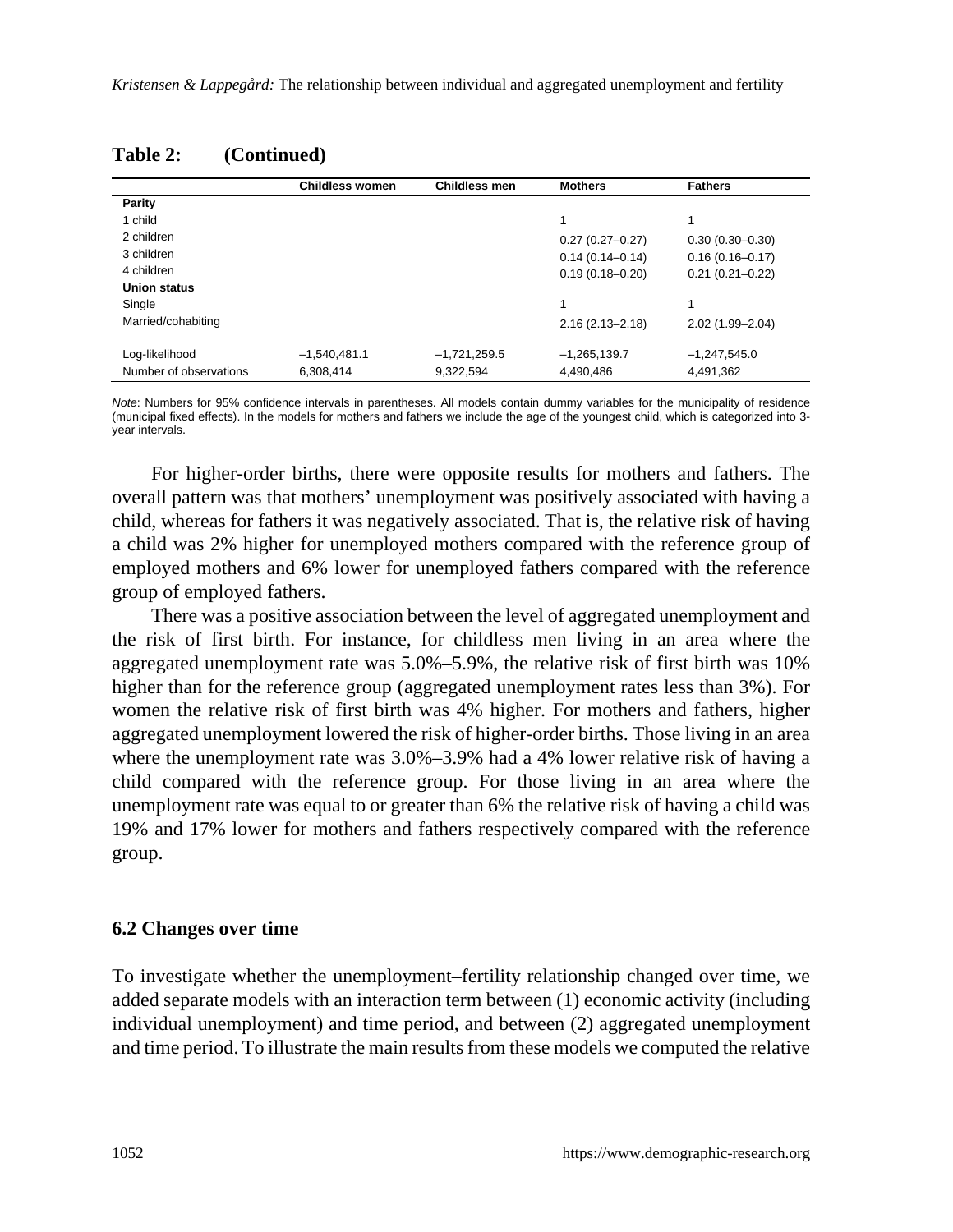risks of first and higher-order births, presented in Table 3a and b (economic activity and time period) and Table 4a and b (aggregated unemployment and time period).

Starting with individual unemployment, the results show that the association between individual unemployment and the risk of first birth varies over time (Table 3a). For childless men the negative association became more negative following the time periods up until 2010, from which point on it became less negative. For childless women the negative association grew stronger after the turn of the millennium and stayed negative over the following time periods.

The picture was different for mothers and fathers (Table 3b). When looking at all time periods combined, there was a small positive association between individual unemployment and mothers' relative risk of birth (Table 2). However, when looking at the specified time periods we found that this positive association was strongest in the period 1994–1999 and that during the other periods there was either no or only a small positive association (Table 3b). For fathers, the negative association between individual unemployment and the relative risk of higher-order birth diminished with each period passed (Table 3b).

|          | activity across time period for childless men and women |  |  |                                         |                      |                               |  |  |  |  |  |
|----------|---------------------------------------------------------|--|--|-----------------------------------------|----------------------|-------------------------------|--|--|--|--|--|
|          | <b>Childless women</b>                                  |  |  |                                         | <b>Childless men</b> |                               |  |  |  |  |  |
|          | 1994-1999                                               |  |  | 2000-2004 2005-2009 2010-2014 1994-1999 |                      | 2000-2004 2005-2009 2010-2014 |  |  |  |  |  |
| Employed |                                                         |  |  |                                         |                      |                               |  |  |  |  |  |

**Student** 0.28 0.27 0.27 0.24 0.37 0.33 0.30 0.27 **Unemployed** 0.95 0.88 0.89 0.89 0.83 0.77 0.75 0.79 **Other** 0.60 0.59 0.60 0.57 0.37 0.36 0.35 0.32

**Table 3a: Computed relative risks (odds ratios) of first birth by economic activity across time period for childless men and women**

*Notes*: The results are based on the model in Table 2 plus an interaction term between the variables 'economic activity' and 'time period.' Estimated relative risks have been computed from the main effects of economic activity and the interaction term.

| <b>Table 3b:</b> | Computed relative risks (odds ratios) of higher-order birth by |
|------------------|----------------------------------------------------------------|
|                  | economic activity across time period for mothers and fathers   |

|                | <b>Mothers</b> |           |           |           | <b>Fathers</b> |           |           |           |
|----------------|----------------|-----------|-----------|-----------|----------------|-----------|-----------|-----------|
|                | 1994-1999      | 2000-2004 | 2005-2009 | 2010-2014 | 1994-1999      | 2000-2004 | 2005-2009 | 2010-2014 |
| Employed       |                |           |           |           |                |           |           |           |
| <b>Student</b> | 0.57           | 0.58      | 0.67      | 0.70      | 0.73           | 0.77      | 0.82      | 0.86      |
| Unemployed     | 1.08           | 1.00      | 1.02      | 1.00      | 0.85           | 0.93      | 0.97      | 0.99      |
| Other          | 1.17           | 1.07      | 1.04      | 0.97      | 0.92           | 0.90      | 0.95      | 0.96      |

*Notes*: The results are based on the model in Table 2 plus an interaction term between the variables 'economic activity' and 'time period.' Estimated relative risks have been computed from the main effects of economic activity and the interaction term.

Regarding aggregated unemployment, the main findings showed that aggregated unemployment was positively associated with first birth (Table 2). When looking across the time periods, this was not the case for all of them (Table 4a). For those living in an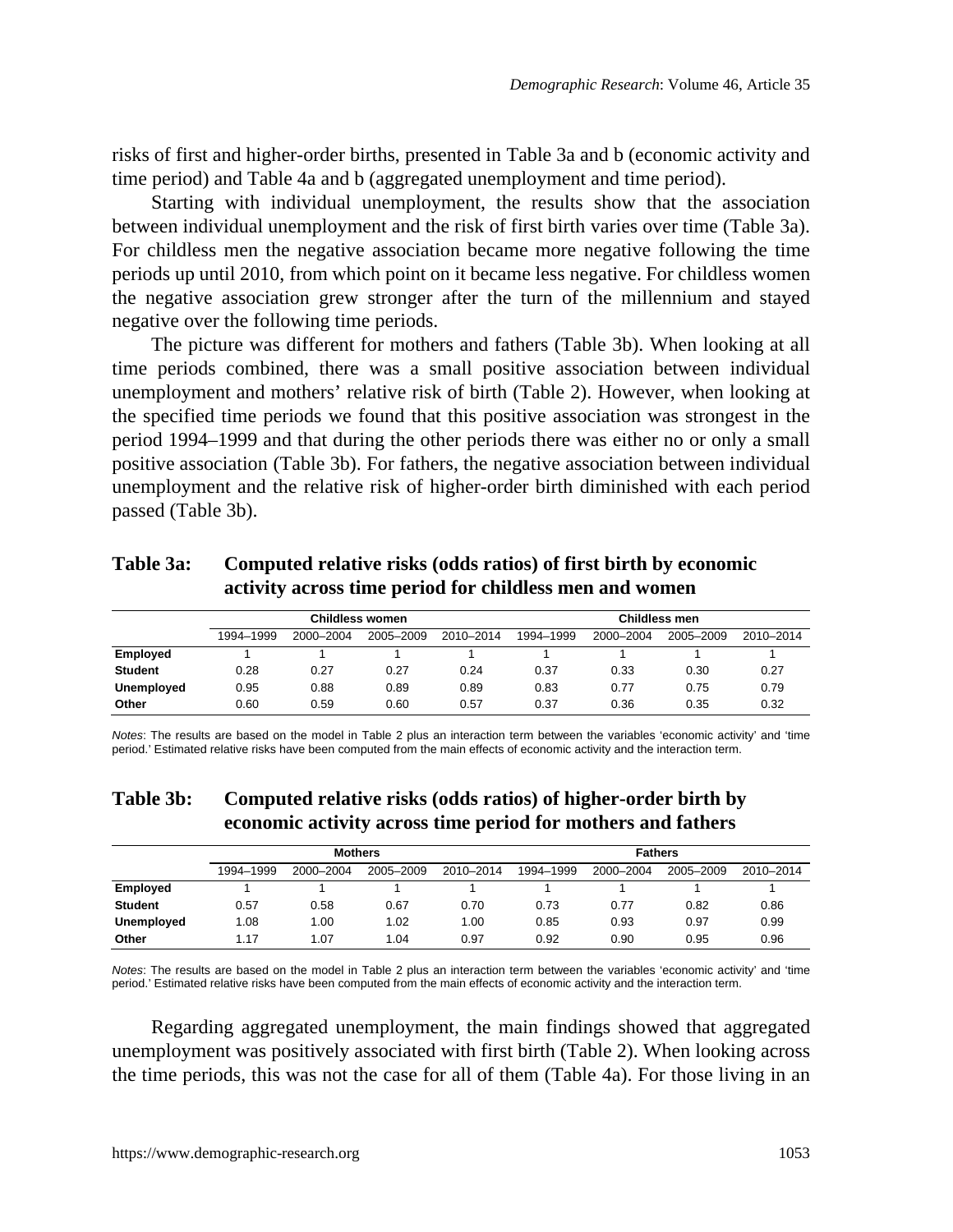area where the unemployment rate was 3.0%–3.9%, the association remained slightly positive across the time periods. For those living in areas where the unemployment rate was 4.0% or higher, the association changed from positive to negative across the time periods. The pattern was the same for men and women.

For higher-order parities the overall finding was a negative association between aggregated unemployment and the relative risk of higher-order births (Table 2). However, across the time periods (Table 4b) there was a stronger negative association between aggregated unemployment and the relative risk of birth in 1994–1999 than in the other periods. In the time periods after 2005 the association becomes less clear, with either no or a slightly positive association. We see the same patterns for both mothers and fathers.

### **Table 4a: Computed relative risks (odds ratios) of first birth by aggregated unemployment across time period for childless women and men**

|               | Childless women |           |           | <b>Childless men</b> |           |           |           |           |
|---------------|-----------------|-----------|-----------|----------------------|-----------|-----------|-----------|-----------|
|               | 1994-1999       | 2000-2004 | 2005-2009 | 2010-2014            | 1994-1999 | 2000-2004 | 2005-2009 | 2010-2014 |
| $0.0 - 2.9\%$ |                 |           |           |                      |           |           |           |           |
| $3.0 - 3.9%$  | 1.04            | 1.00      | 1.00      | 1.02                 | 1.06      | 1.01      | 1.02      | 1.02      |
| $4.0 - 4.9%$  | 1.04            | 1.02      | 0.94      | 0.96                 | 1.09      | 1.03      | 0.95      | 0.96      |
| $5.0 - 5.9%$  | 1.05            | 1.01      | 0.84      | 0.84                 | 1.12      | 1.04      | 0.98      | 0.98      |
| $6 - \%$      | 1.05            | 0.91      | 0.90      | 0.89                 | 1.12      | 0.92      | 0.88      | 0.83      |

*Notes*: The results are based on the model in Table 2 plus an interaction term between the variables 'aggregated unemployment' and 'time period.' Estimated relative risks have been computed from the main effects of aggregated unemployment and the interaction term.

## **Table 4b: Computed relative risks (odds ratios) of higher-order birth by aggregated unemployment across time period for mothers and fathers**

|              | <b>Mothers</b> |           |           |           | <b>Fathers</b> |           |           |           |
|--------------|----------------|-----------|-----------|-----------|----------------|-----------|-----------|-----------|
|              | 1994-1999      | 2000-2004 | 2005-2009 | 2010-2014 | 1994-1999      | 2000-2004 | 2005-2009 | 2010-2014 |
| $0.0 - 2.9%$ |                |           |           |           |                |           |           |           |
| $3.0 - 3.9%$ | 0.84           | 0.96      | 0.99      | 1.02      | 0.85           | 0.96      | 0.99      | 1.00      |
| $4.0 - 4.9%$ | 0.53           | 0.94      | 0.99      | 0.99      | 0.55           | 0.95      | 0.96      | 1.00      |
| $5.0 - 5.9%$ | 0.62           | 0.96      | 0.93      | 0.92      | 0.64           | 0.93      | 0.91      | 0.91      |
| $6 - \%$     | 0.66           | 0.92      | 1.02      | 0.90      | 0.67           | 0.93      | 1.01      | 1.01      |

*Notes*: The results are based on the model in Table 2 plus an interaction term between the variables 'aggregated unemployment' and 'time period.' Estimated relative risks have been computed from the main effects of aggregated unemployment and the interaction term.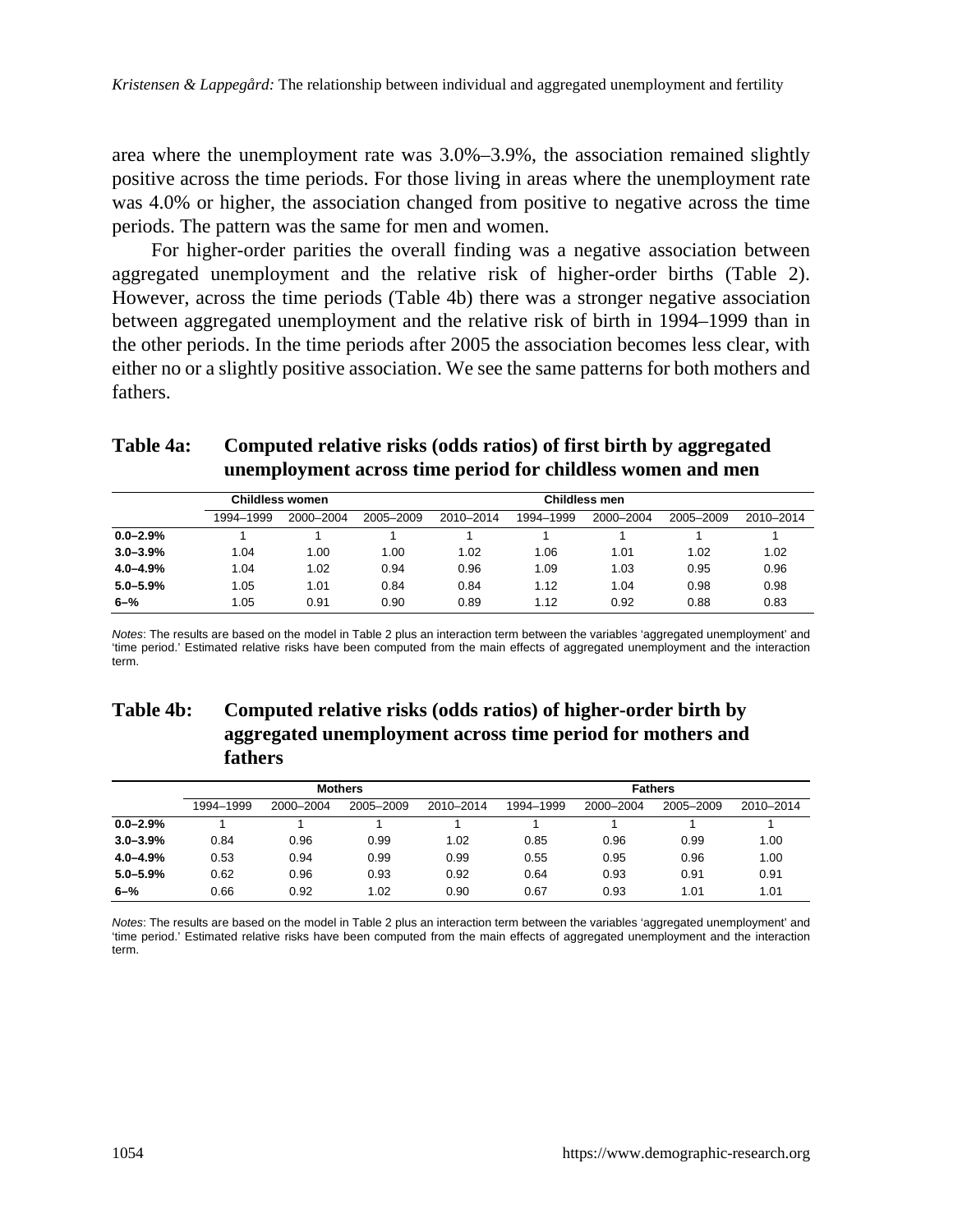#### **6.3 Sensitivity tests**

To check whether our results are robust, we performed several sensitivity tests (available upon request), and some potential issues must be addressed before concluding. A set of municipality dummies were included to account for the municipalities' unobserved characteristics. When we ran the models without the dummies, some of the findings changed. For childless women the association between aggregated unemployment and the relative risk of first birth turned negative for all groups, except for childless women living in an area where unemployment rates were equal to or above 6%. For the other groups the direction of the association remained the same but the magnitude decreased, and for childless men the association between unemployment rates in the ranges 3.0%– 3.9% and 4.0%–4.9% and the relative risk of first birth became more uncertain. Based on this, we believe that municipality dummies should be included in the model specification.

Because we ran the models for men and women separately, we cannot draw any conclusions about gender differences in the unemployment–fertility relationship based on them (see Mood 2010). However, by adding both men and women to the sample and including an interaction term between the unemployment variables and gender, we can test whether there actually are gender differences. The results show that the interaction between the unemployment variables and gender is statistically significant, which means that unemployment influences men and women differently and matches the results from the separate models for men and women.

Information on partnership status is only available for parents and thus only included in our models for higher-order parities. Although we cannot compare the models directly, we wanted to check whether leaving partnership status out of the model specification had a notable impact on the association between unemployment and births. For mothers and fathers the association between aggregated unemployment and the relative risk of having another child remained the same. For individual unemployment, however, the association turned more negative for fathers, whereas for mothers it became more uncertain. Partnership and fertility are strongly woven together, and these findings show the importance of controlling for partnership status.

The unemployment–fertility relationship could vary across age groups and across parities for higher-order births. To see whether this was the case we added an interaction term between the unemployment variables and the age groups, and between the unemployment variables and parity. The results for the different age groups showed no clear indication of such variation across the age groups. For the childless, there was a negative association between individual unemployment and the risk of first birth for men in all age groups and for women in the age group 26 years and older. For mothers, there was a positive association between individual unemployment and the risk of first birth in all age groups except those aged 31–35 years, where there was a slightly negative association. For fathers, the association was negative in the age groups up until age 35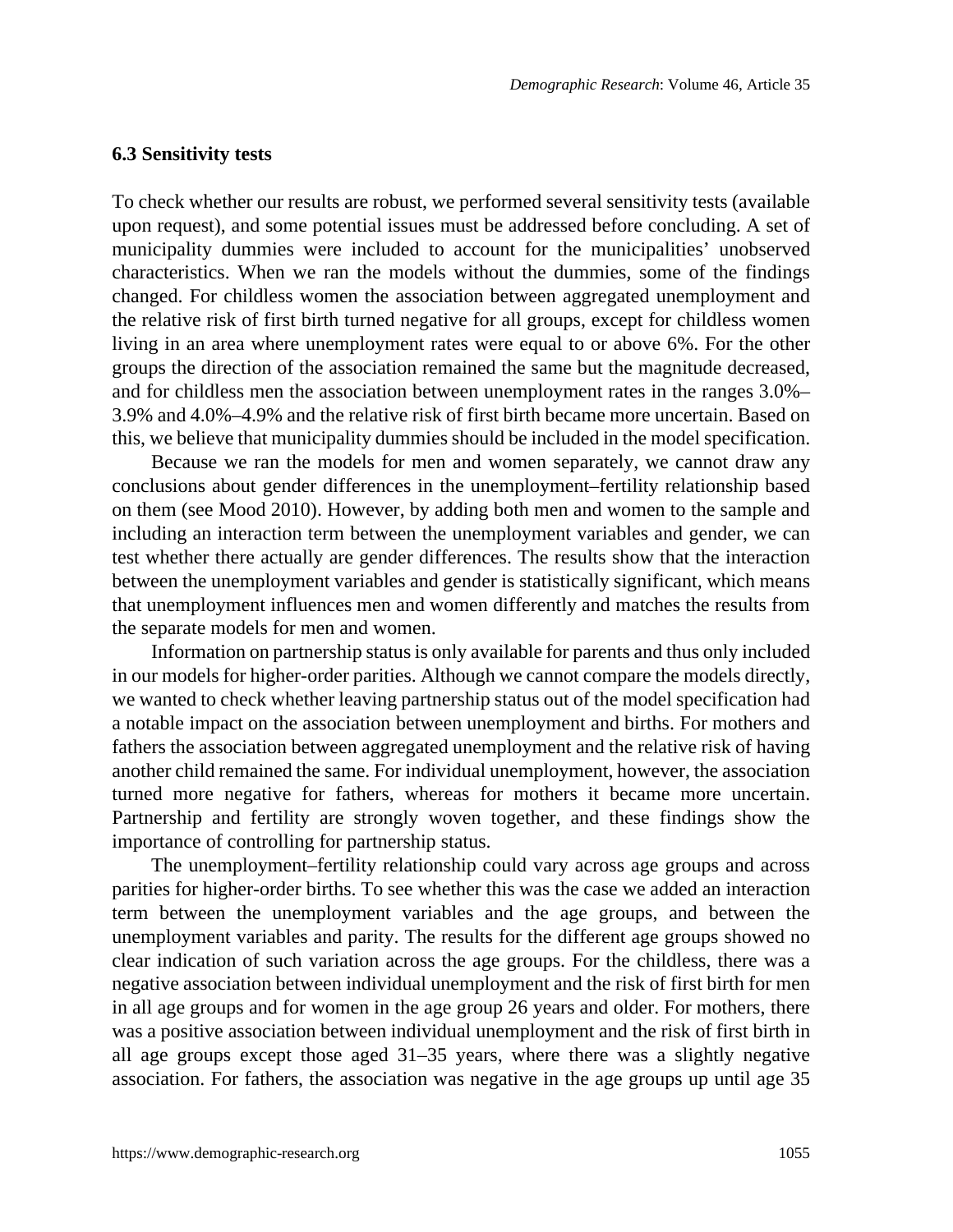years. For the childless, there was a positive association between aggregated unemployment and the risk of first birth for those in their 20s, whereas the association for those in their 30s was negative. For parents, there was a negative association between aggregated unemployment and the risk of having a child for the age groups up until age 35 years, and thereafter the association becomes slightly positive but more uncertain. The estimates for different parities among parents showed that there was a negative association between individual unemployment and the relative risk of birth for fathers with one child, whereas for mothers with one child the association was more uncertain. For fathers and mothers with two or more children, the association was positive.

There was a negative association between aggregated unemployment and the relative risk of birth for mothers and fathers with one or two children, whereas it was positive for those with three or more children. However, for both mothers and fathers with two children, it was positive if they lived in a municipality where unemployment rates were equal to or greater than 6%.

## **7. Discussion**

In this article we have investigated the relationship between unemployment and childbearing by distinguishing between individual and aggregated unemployment measured at the municipality level over a 21-year period. We differentiated by gender and separated individuals with and without children. Our analyses were based on register data on the total population of Norway from 1994 to 2014, which provides a strong foundation for studying the significance of unemployment in general and changes across different time periods.

Our results showed that there was a negative association between individual unemployment and the risk of first and higher-order births for childless men and childless women as well as for fathers, whereas the association was positive for mothers. The negative association between individual unemployment and risk of birth is in line with the argument that people experiencing unemployment may prefer to postpone having children until the situation is less uncertain and they consider themselves more able to provide economically for a child (e.g., Kreyenfeld 2016; Solaz et al. 2020).

That we found similar patterns for childless men and childless women but not for mothers and fathers may reflect the state of gender equality in Norway. The level of gender equality in Norway is high and gender equality within couples is especially strong before they have children (Ellingsæter 2014). However, gender differences are still apparent in the division of labor, especially among couples with young children. Despite high gender equality in Norway, the actual situation is described as "gender equality light" (Rønsen and Skrede 2010); i.e., women take more responsibility for the care of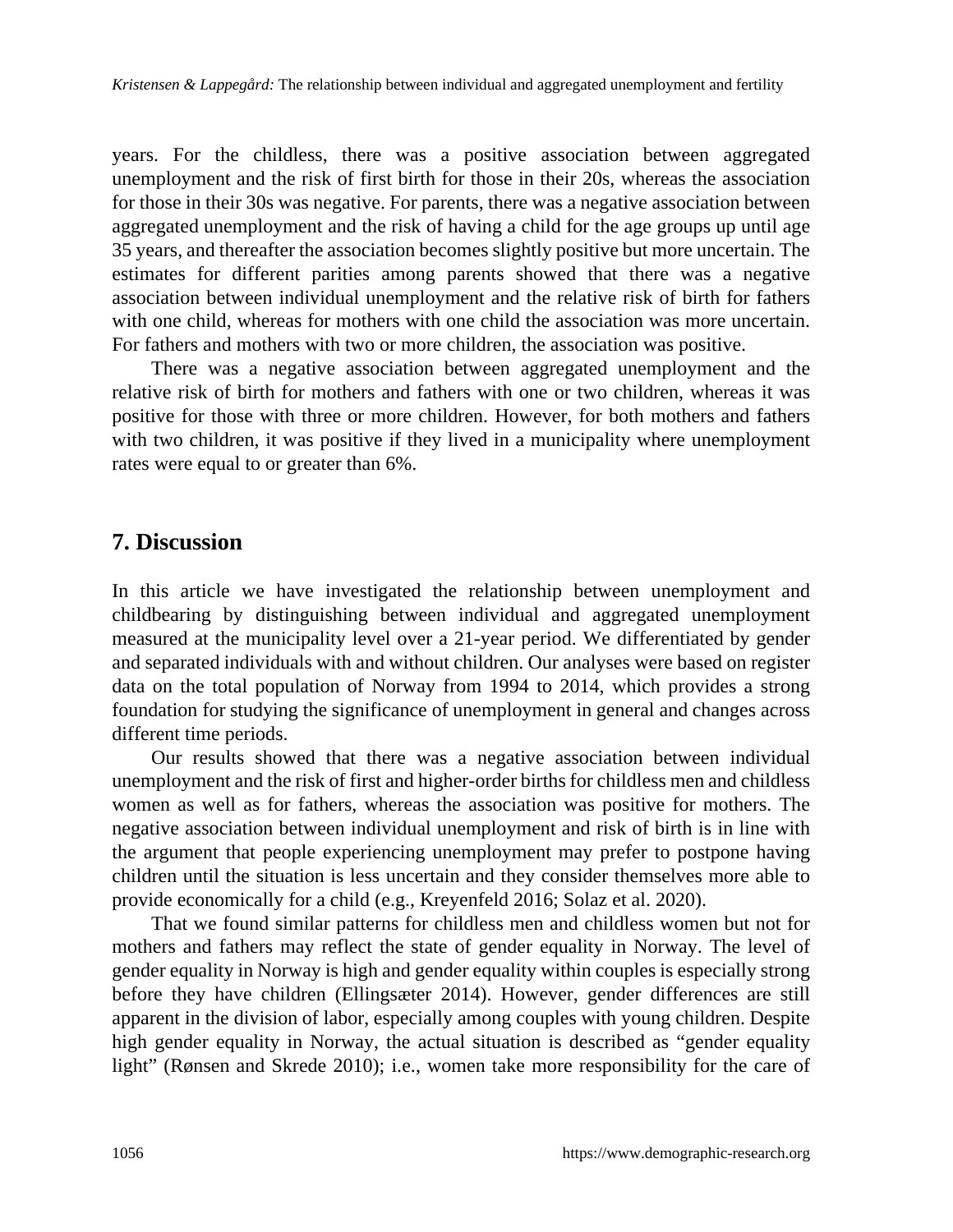children and household chores and are more likely to be working part-time. The (small) positive relationship between higher-order birth risk and individual unemployment among mothers is in line with social role theory (Eagly, Wood, and Diekman 2012), which assumes that unemployment may worry men more because it implies that they are not able to fulfill the social expectation of being the main economic provider. Meanwhile, women may instead be more likely to see unemployment as an opportunity to fulfill their role as main caregiver. The positive relationship could also be indicative of a substitution effect occurring, where having a child functions as a favorable and alternative strategy to unemployment because the unemployment period provides a convenient time slot for childbearing and childcare.

Our results also showed a negative association between aggregated unemployment and higher-order births, and a small positive association between aggregated unemployment and first births. These results contradict the results found in the study by Kravdal (2002), which has a similar study setup. However, our study covers a longer time span and we included dummy variables for each municipality in the models to account for unobserved characteristics of the municipalities. Interestingly, when leaving out the dummy variables for municipalities the association turns negative, which shows that municipality-specific characteristics are influencing the unemployment–fertility relationship and should be controlled for.

There is no obvious reason for there being a negative association between aggregated unemployment and births among parents and not among childless couples. An argument for expecting higher levels of aggregated unemployment levels to result in a lower risk of birth is that even when individuals are employed, higher unemployment levels in society could contribute to increasing both distress and individuals' perceived uncertainty about their future economic situation (Adserà 2011). On the other hand, an argument for expecting higher levels of the aggregated unemployment level to result in a higher risk of birth is that when faced with fewer opportunities for work advancement and reduced employment mobility, people may prioritize other aspects of life such as family life and having children (Yu and Sun 2018).

The distress and increased uncertainty resulting from higher unemployment rates could have a stronger impact on parents who are already responsible for providing for their children, while childless people may lower their expectations regarding job advancement and work mobility and instead prioritize having children.

Further, we found that the relationship between unemployment and fertility changed over time, but not in a uniform way: it either grew weaker, only showing a minor change, or was stable during the time span of our study, depending on which sample group we analyzed. For childless men and childless women, the negative association between individual unemployment and the risk of first birth was consistent over time. Earlier, we argued that people may experience more uncertainty and increased distress from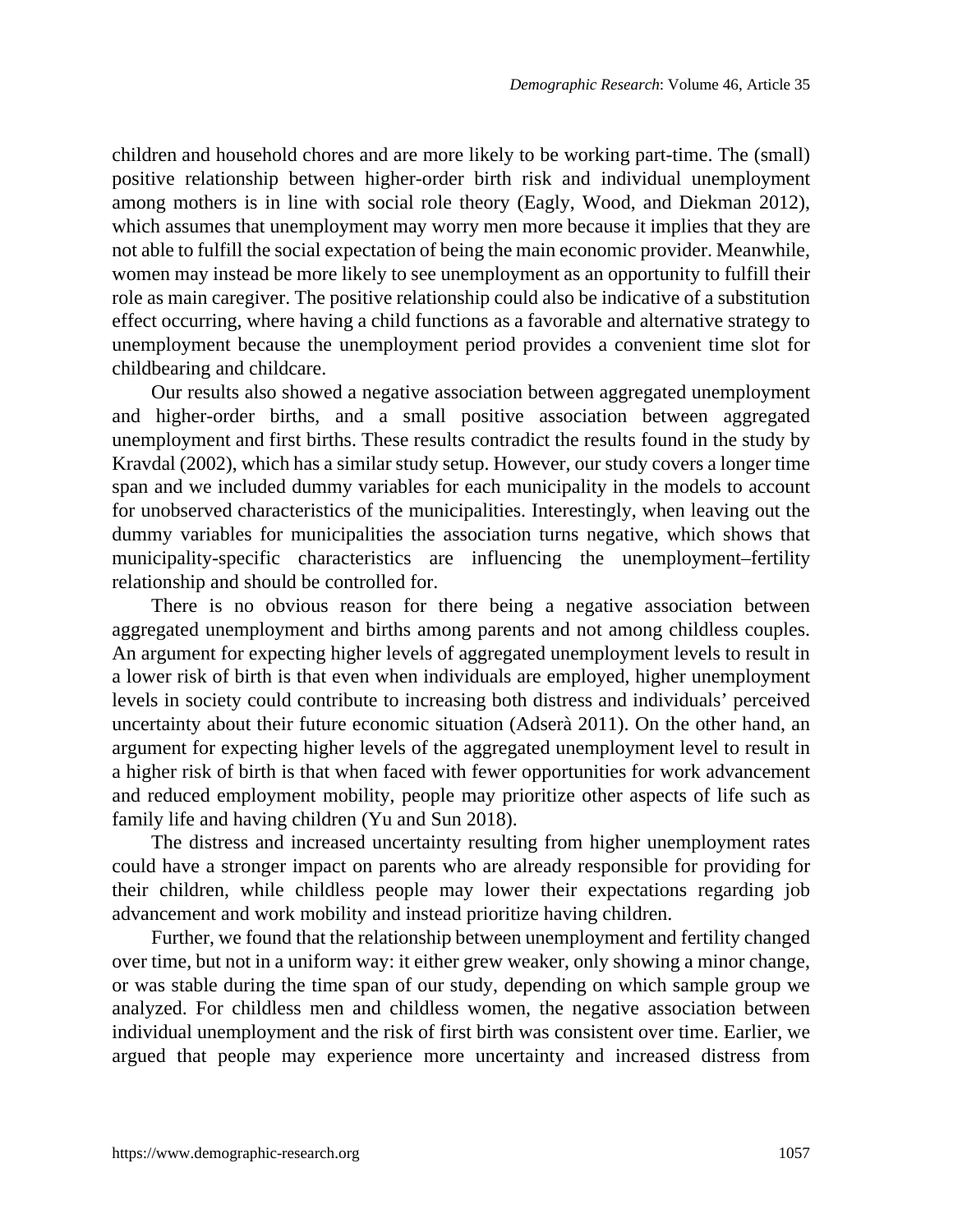unemployment if stronger expectations of being employed are present, meaning that becoming unemployed will result in being unable to fulfill them. There are no indications of this being the case among childless individuals. Rather, the uncertainty and distress from unemployment seem consistent over time.

For both mothers and fathers, the association between individual unemployment and birth diminished over time. One explanation for this development could be related to the increasingly gender-equal division of responsibility for being the family's economic provider. Because dual-earner families are more economically stable than single-earner families, partners in dual-earner families can rely on each other for economic support to a larger degree if either one becomes unemployed, resulting in a lower economic risk related to having children when one half of the couple becomes unemployed. Considering the significant increase in the share of families that follow this work pattern (Dommermuth, Kornstad, and Lappegård 2019), we can also assume the risk to have lessened in general.

Turning to aggregated unemployment, for childless individuals the main picture was that the association between aggregated unemployment and risk of first birth goes from positive to negative during the period of our study, similarly to the influence of individual employment. However, if we compare the influence of individual and aggregated unemployment on first-birth risk, the influence of aggregated unemployment was not uniform across the time periods, whereas the influence of individual unemployment was consistently negative over time. This could suggest that people's employment situation has more influence on whether people have their first child than local unemployment rates. This may be because individuals' employment situation has more direct consequences for their everyday life and economic situation.

For parents, the association between aggregated unemployment and the risk of higher-order births went from being negative to being more ambiguous, showing both slightly positive and negative associations depending on the level of unemployment. When discussing above why the association between individual unemployment and risk of higher-order birth decreased over time, one interpretation was related to increased gender equality in providing economically for the family. Similarly, because in dualearner families the partners can rely on each other more for economic support if one of them becomes unemployed, the changed association between aggregated unemployment and having another child can also be explained by such families being more resilient to distress and uncertainty from observing high or increasing local unemployment rates .

All in all, there are three main conclusions from our study. First, individual unemployment matters more for fertility behavior than aggregated unemployment. Second, individual unemployment is more significant for transitioning to parenthood than for higher-order births. Lastly, the unemployment–fertility relationship did not grow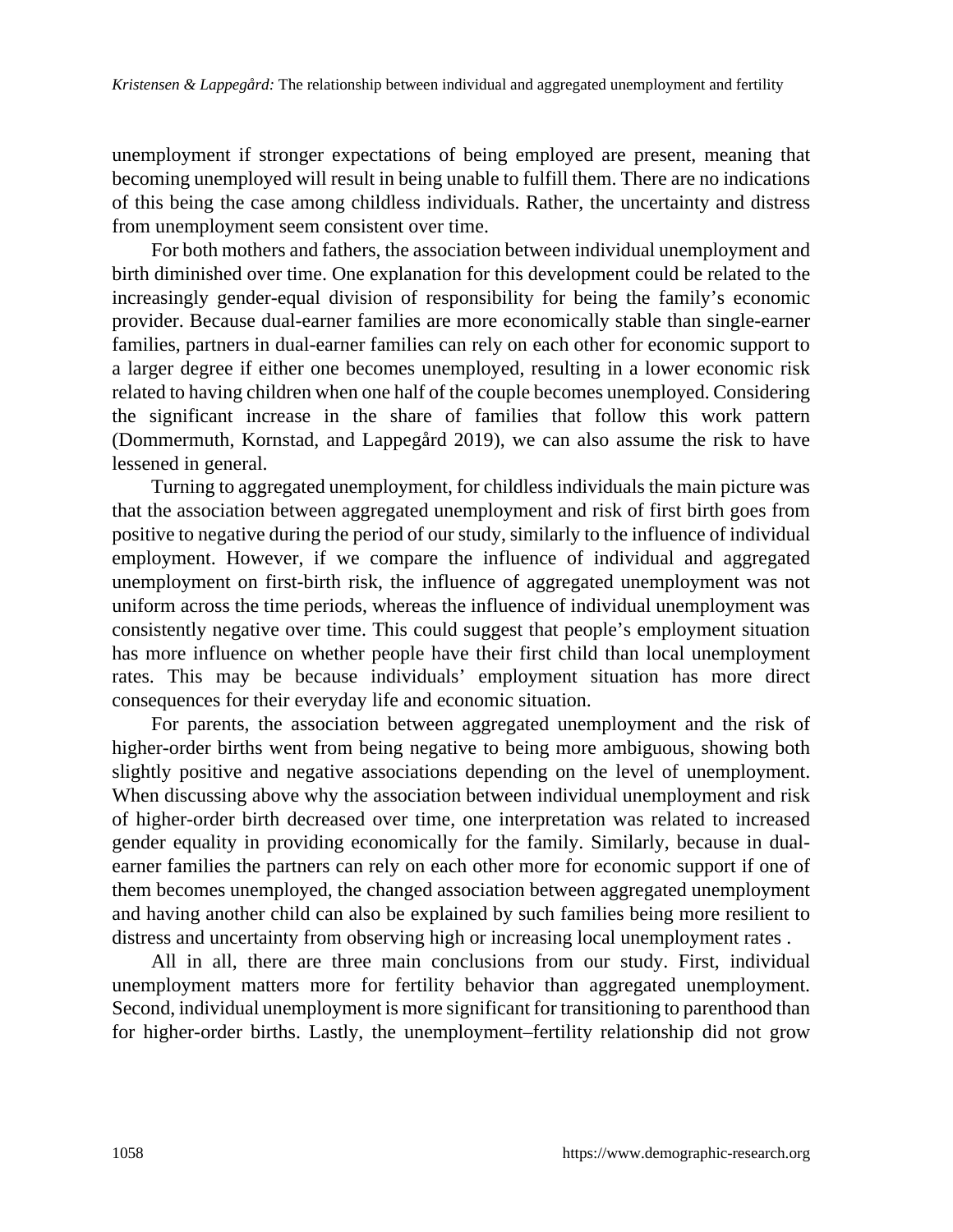more negative over the duration of the study, but there were changes over time depending on the sample group.

Our study does not come without limitations. We are not able to control for the duration of unemployment spells because our data only give us information on whether a person has received unemployment benefits during a given year. It is possible that unemployment influences childbearing decisions differently depending on whether it is short- or long-term. We also do not have information on partners, including their employment status. It is likely that the impact of both individual and aggregated unemployment varies depending on whether the partner is unemployed. The next step following this investigation would be to study the unemployment–fertility relationship from a couple's perspective and see whether the partner's position in the labor market influences people's risk of having a child. For instance, if only one member of the couple is employed the other has someone to rely on for economic support, thereby buffering the impact of unemployment on fertility decisions. Alternatively, if both partners are unemployed, unemployment could have a stronger negative impact on whether the couple has children together. Parents may view their economic situation more from a family perspective than an individual perspective. There could also be gender differences in the effect of a partner's position in the labor market. Although to different degrees, men are the main economic provider in most countries. This means that the role of individual employment situations in the couple's joint fertility decisions could be unbalanced: for instance, unemployment of the male partner could have a greater influence on the couple's fertility decisions than unemployment of the female partner (Stein, Willen, and Pavetic 2014). As discussed above, increased gender equality in who is the main economic provider could influence how a partner's position in the labor market influences the risk of having a child.

Finally, our study is limited to the period up until 2014. Data following 2014 will allow us to obtain insight into the more current unemployment–fertility relationship in Norway. However, the value of this study lies in its broad approach to investigating this relationship. It has proven that when looking at the unemployment–fertility relationship it is crucial to consider whether one is looking at individual or aggregated unemployment, men or women, parents, or people without children, what period one is studying, as well as municipality heterogeneity. Many studies have shown that each of these factors may influence the relationship between unemployment and fertility. Because of data restrictions, however, it has been difficult to include them all in the same study. Including multiple dimensions in one study gives clearer insight into the complexity of the unemployment–fertility relationship and helps us to improve our understanding of contemporary fertility dynamics.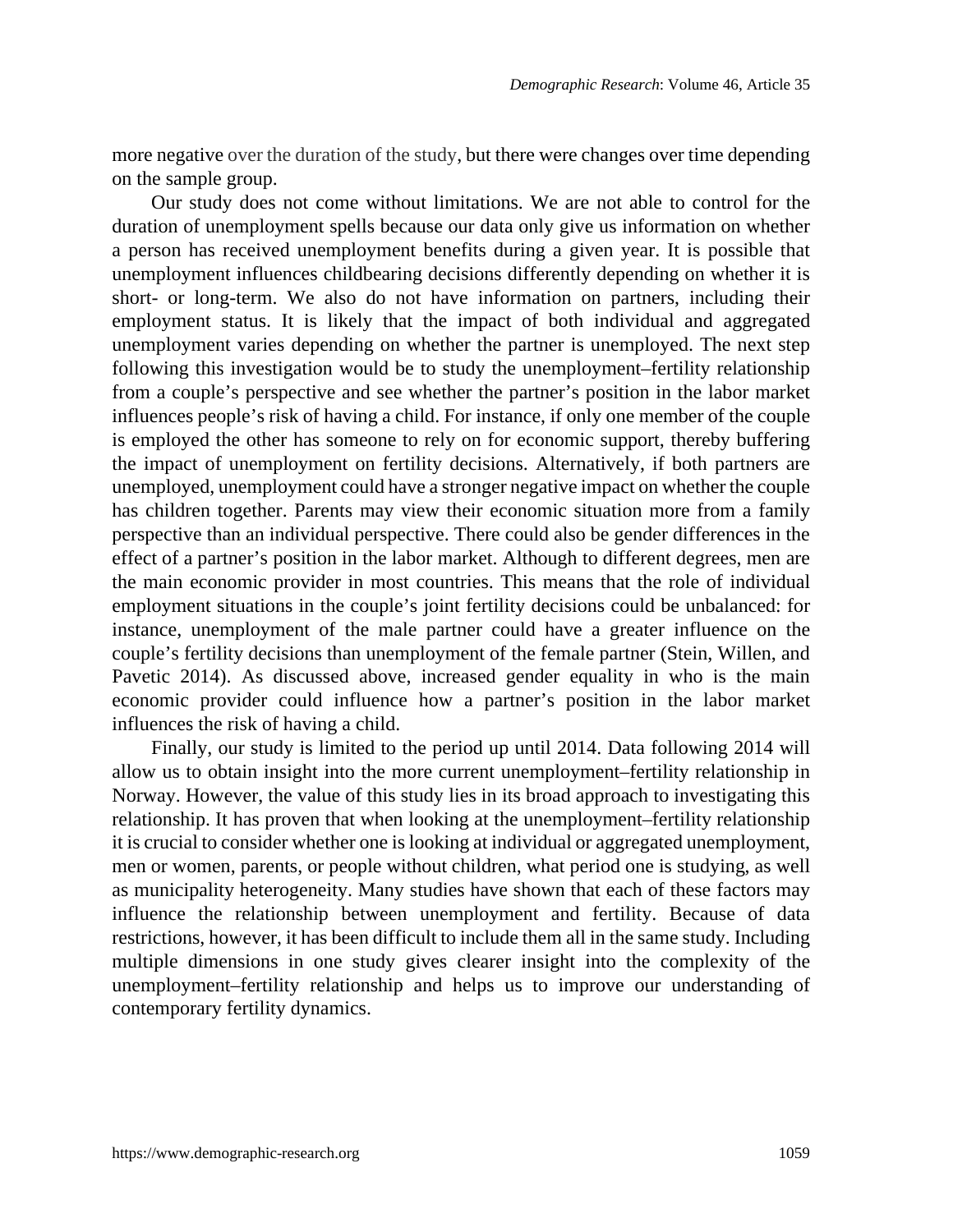*Kristensen & Lappegård:* The relationship between individual and aggregated unemployment and fertility

# **8. Acknowledgments**

This work was supported by the Research Council of Norway project No. 300870 ("Falling fertility and rising social inequalities"). We are grateful for all the valuable comments made by the anonymous reviewers, as well as Lars Dommermuth and Elisa Brini. The findings and views reported in this article are those of the authors alone.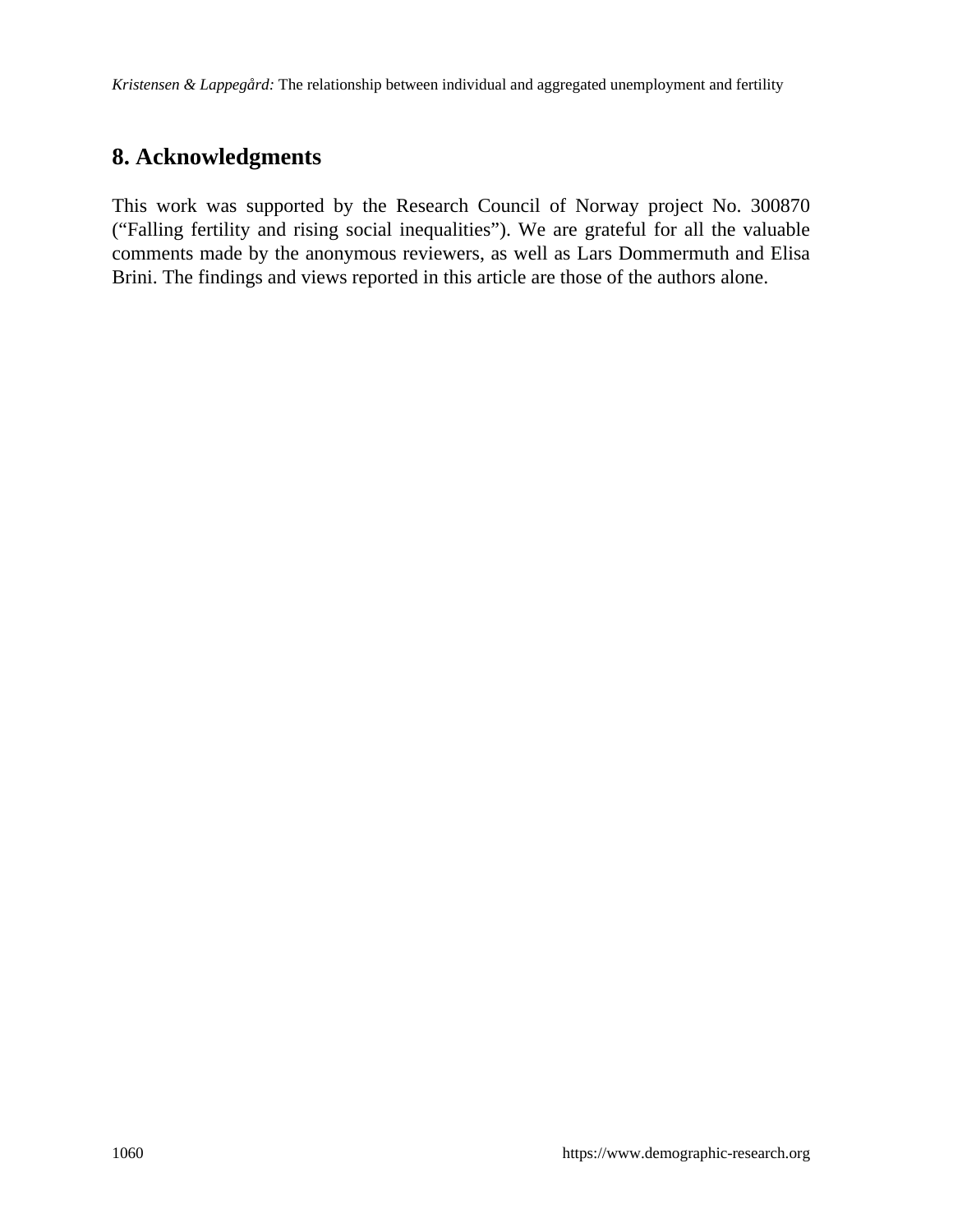# **References**

- Adserà, A. (2005). Vanishing children: From high unemployment to low fertility in developed countries. *The American Economic Review* 95(2): 189–193. [doi:10.1257/000282805774669763.](https://doi.org/10.1257/000282805774669763)
- Adserà, A. (2011). The interplay of employment uncertainty and education in explaining second births in Europe. *Demographic Research* S12(16): 513–544. [doi:10.4054/](https://doi.org/10.4054/DemRes.2011.25.16) [DemRes.2011.25.16](https://doi.org/10.4054/DemRes.2011.25.16).
- Allison, P.D. (1984). *Event history analysis regression for longitudinal event data*. Sage Publications. [doi:10.4135/9781412984195.](https://doi.org/10.4135/9781412984195)
- Becker, G.S. (1991). *A treatise on the family: Enlarged edition*. Harvard University Press. [doi:10.4159/9780674020665.](https://doi.org/10.4159/9780674020665)
- Brand, J.E. (2015). The far-reaching impact of job loss and unemployment. *Annual Review of Sociology* 41(1): 359–375. [doi:10.1146/annurev-soc-071913-043237](https://doi.org/10.1146/annurev-soc-071913-043237).
- Busetta, A., Mendola, D., and Vignoli, D. (2019). Persistent joblessness and fertility intentions. *Demographic Research* 40(8): 185–218. [doi:10.4054/DemRes.2019.](https://doi.org/10.4054/DemRes.2019.40.8) [40.8.](https://doi.org/10.4054/DemRes.2019.40.8)
- Comolli, C.L., Neyer, G., Andersson, G., Dommermuth, L., Fallesen, P., Jalovaara, M., Jónsson, A.K., Kolk, M., and Lappegård, T. (2020). Beyond the economic gaze: Childbearing during and after recessions in the Nordic countries. *European Journal of Population*. [doi:10.1007/s10680-020-09570-0.](https://doi.org/10.1007/s10680-020-09570-0)
- Dagsvik, J., Kornstad, T., and Skjerpen, T. (2013). Labor force participation and the discouraged worked effect. *Empirical Economics* 1*:* 401–433. [doi:10.1007/s0018](https://doi.org/10.1007/s00181-012-0598-9) [1-012-0598-9](https://doi.org/10.1007/s00181-012-0598-9).
- Dommermuth, L., Kornstad, T., and Lappegård, T. (2019). Færre med store barneflokker – Hvilken betydning har endringer i kvinners arbeidstid for nedgangen i fødselstallene? *Søkelys på arbeidslivet* 36(03): 158–176. [doi:10.18261/issn.1504-](https://doi.org/10.18261/issn.1504-7989-2019-03-04) [7989-2019-03-04](https://doi.org/10.18261/issn.1504-7989-2019-03-04).
- Dommermuth, L. and Lappegård, T. (2017). Nedgangen i fruktbarheten fra 2010. Betydningen av utdanning, økonomisk aktivitet og økonomiske ressurser for førstefødsler og tredjefødsler. *Rapporter* 2017/12*:* 1–73.
- Eagly, A.H., Wood, W., and Diekman, A.B. (2012). Social role theory of sex diffrences and similarities: A current Appraisal. In: Eckes, T. and Trautner, H.M. (eds.). *The developmental social psychology of gender*. Psychology Press.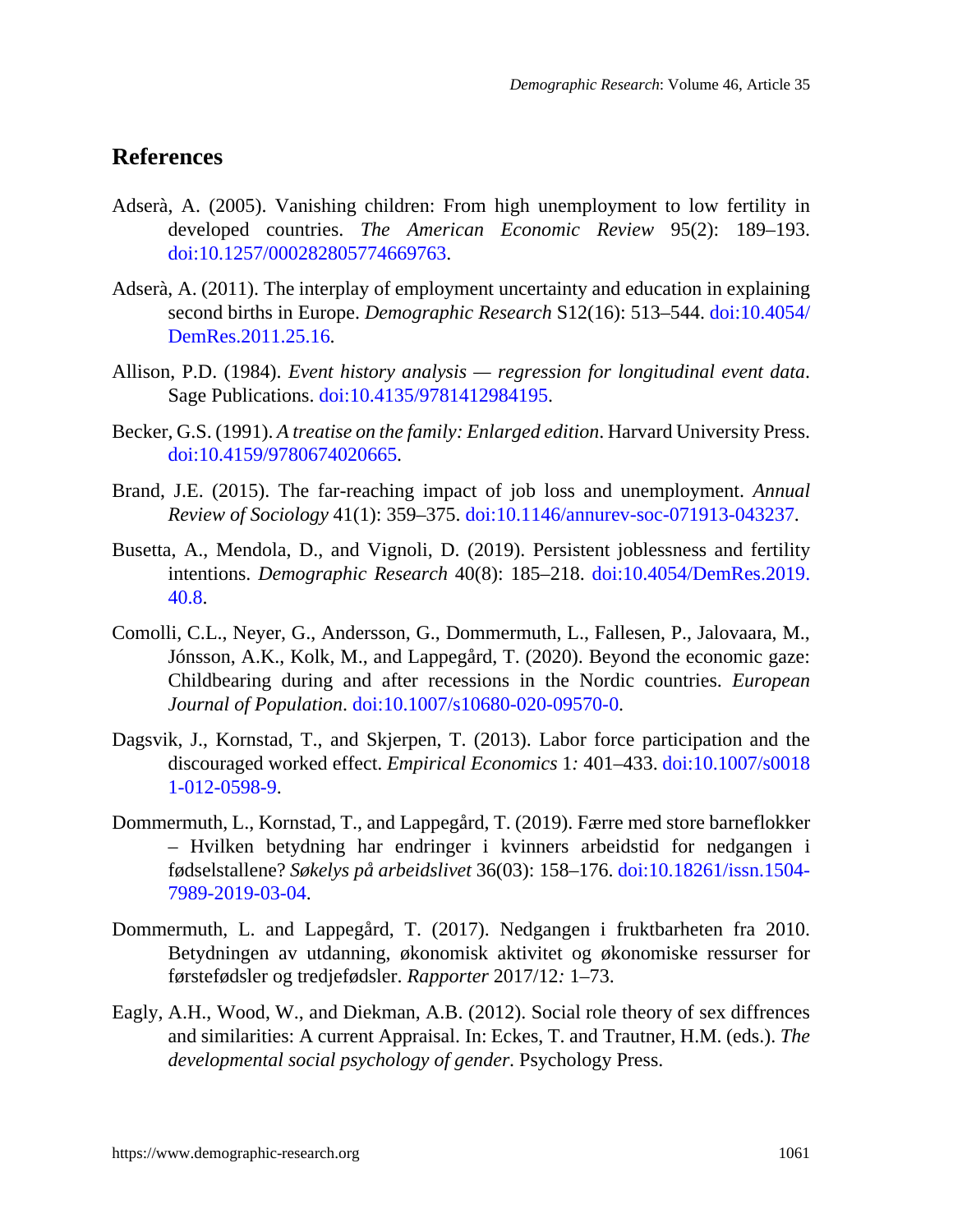- Ellingsæter, A.L. (2014). Nordic earner–carer models Why stability and instability? *Journal of Social Policy* 43(3): 555–574. [doi:10.1017/S004727941400021X](https://doi.org/10.1017/S004727941400021X).
- Ellingsæter, A.L. and Jensen, R.S. (2019). Politicising women's part-time work in Norway: A longitudinal study of ideas. *Work, Employment and Society* 33(3): 444–461. [doi:10.1177/0950017018821277.](https://doi.org/10.1177/0950017018821277)
- Fahlén, S. and Oláh, L.S. (2018). Economic uncertainty and first-birth intentions in Europe. *Demographic Research* 39(28): 795–834. [doi:10.4054/DemRes.2018.39.](https://doi.org/10.4054/DemRes.2018.39.28) [28](https://doi.org/10.4054/DemRes.2018.39.28).
- Friedman, D., Hechter, M., and Kanazawa, S. (1994). A theory of the value of children. *Demography* 31(3): 375–401. [doi:10.2307/2061749](https://doi.org/10.2307/2061749).
- Goldstein, J.R., Kreyenfeld, M., Jasilioniene, A., and Karaman, D.Ö. (2013). Fertility reactions to the "Great Recession" in Europe: Recent evidence from order-specific data. *Demographic Research* 29(4): 85–104. [doi:10.4054/DemRes.2013.29.4.](https://doi.org/10.4054/DemRes.2013.29.4)
- González, M.-J. and Jurado-Guerrero, T. (2006). Remaining childless in affluent economies: A comparison of France, West Germany, Italy and Spain, 1994–2001 / Rester sans enfant dans des sociétés d'abondances: Une comparaison de la France, l'Allemagne de l'Ouest et l'Espagne, 1994–2001. *European Journal of Population / Revue Européenne de Démographie* 22(4): 317–352. [doi:10.1007/](https://doi.org/10.1007/s10680-006-9000-y) [s10680-006-9000-y.](https://doi.org/10.1007/s10680-006-9000-y)
- Gutiérrez-Domènech, M. (2008). The impact of the labour market on the timing of marriage and births in Spain. *Journal of Population Economics* 21(1): 83–110. [doi:10.1007/s00148-005-0041-z](https://doi.org/10.1007/s00148-005-0041-z).
- Halvorsen, K. and Stjernø, S. (2008). *Work, oil and welfare. The welfare state in Norway*. Universitetsforlaget AS.
- Inanc, H. (2015). Unemployment and the timing of parenthood: Implications of partnership status and partner's employment. *Demographic Research* 32(7)*:* 219– 250. [doi:10.4054/DemRes.2015.32.7.](https://doi.org/10.4054/DemRes.2015.32.7)
- Kravdal, Ø. (2002). The impact of individual and aggregate unemployment on fertility in Norway. *Demographic Research* 6(10): 263–294. [doi:10.4054/DemRes.2002.6.](https://doi.org/10.4054/DemRes.2002.6.10) [10](https://doi.org/10.4054/DemRes.2002.6.10).
- Kreyenfeld, M. (2016). Economic uncertainty and fertility. In: Hank, K. and Kreyenfeld, M. (eds.). *Social demography: Forschung an der Schnittstelle von Soziologie und Demografie*. Wiesbaden: Springer Fachmedien: 59–80. [doi:10.1007/978-3-658-](https://doi.org/10.1007/978-3-658-11490-9_4) [11490-9\\_4.](https://doi.org/10.1007/978-3-658-11490-9_4)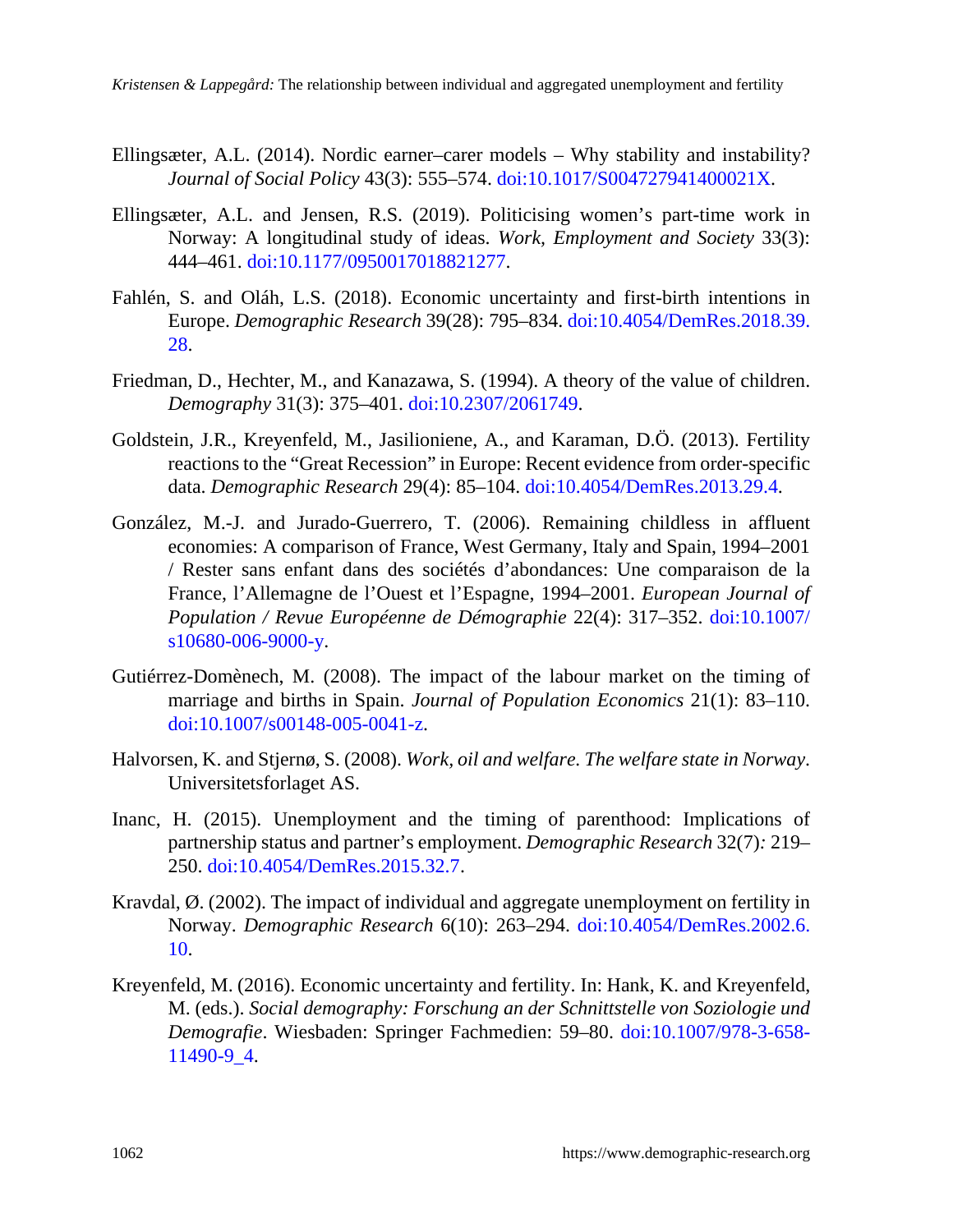- Kreyenfeld, M. and Andersson, G. (2014). Socioeconomic differences in the unemployment and fertility nexus: Evidence from Denmark and Germany. *Advances in Life Course Research* 21: 59–73. [doi:10.1016/j.alcr.2014.01.007](https://doi.org/10.1016/j.alcr.2014.01.007).
- Kreyenfeld, M., Andersson, G., and Pailhé, A. (2012). Economic uncertainty and family dynamics in Europe: Introduction. *Demographic Research* 27(28): 835–852. [doi:10.4054/DemRes.2012.27.28.](https://doi.org/10.4054/DemRes.2012.27.28)
- Mills, M. and Blossfeld, H.-P. (2003). Globalization, uncertainty and changes in early life courses. *Zeitschrift Für Erziehungswissenschaft* 6(2): 188–218. [doi:10.1007/](https://doi.org/10.1007/s11618-003-0023-4) [s11618-003-0023-4.](https://doi.org/10.1007/s11618-003-0023-4)
- Mood, C. (2010). Logistic regression: Why we cannot do what we think we can do, and what we can do about it. *European Sociological Review* 26(1): 67–82. [doi:10.1093/esr/jcp006.](https://doi.org/10.1093/esr/jcp006)
- Neels, K., Theunynck, Z., and Wood, J. (2013). Economic recession and first births in Europe: Recession-induced postponement and recuperation of fertility in 14 European countries between 1970 and 2005. *International Journal of Public Health* 58(1): 43–55. [doi:10.1007/s00038-012-0390-9.](https://doi.org/10.1007/s00038-012-0390-9)
- Özcan, B., Mayer, K.U., and Luedicke, J. (2010). The impact of unemployment on the transition to parenthood. *Demographic Research* 23(29): 807–846. [doi:10.4054/](https://doi.org/10.4054/DemRes.2012.26.1) [DemRes.2010.23.2](https://doi.org/10.4054/DemRes.2012.26.1)9.
- Pailhé, A. and Régnier-Loilier, A. (2017). The impact of unemployment on the realization of fertility intentions. In: Régnier-Loilier, A. (ed.). *A longitudinal approach to family trajectories in France: The Generations and Gender Survey*. Springer International Publishing: 123–146. [doi:10.1007/978-3-319-56001-4\\_7.](https://doi.org/10.1007/978-3-319-56001-4_7)
- Pailhé, A. and Solaz, A. (2012). The influence of employment uncertainty on childbearing in France: A tempo or quantum effect? *Demographic Research* 26(1): 1–40. [doi:10.4054/DemRes.2012.26.1.](https://doi.org/10.4054/DemRes.2012.26.1)
- Rindfuss, R.R., Guiley, D.S., Morgan, S.P., Kravdal, Ø., and Guzzo, K.B. (2007). Child care availability and first-birth timing in Norway. *Demography* 44(2): 345–372. [doi:10.1353/dem.2007.0017.](https://doi.org/10.1353/dem.2007.0017)
- Rønsen, M. and Skrede, K. (2010). Can public policies sustain fertility in the Nordic countries? Lessons from the past and questions for the future. *Demographic Research* 22(13): 321–346. [doi:10.4054/DemRes.2010.22.13.](https://doi.org/10.4054/DemRes.2010.22.13)